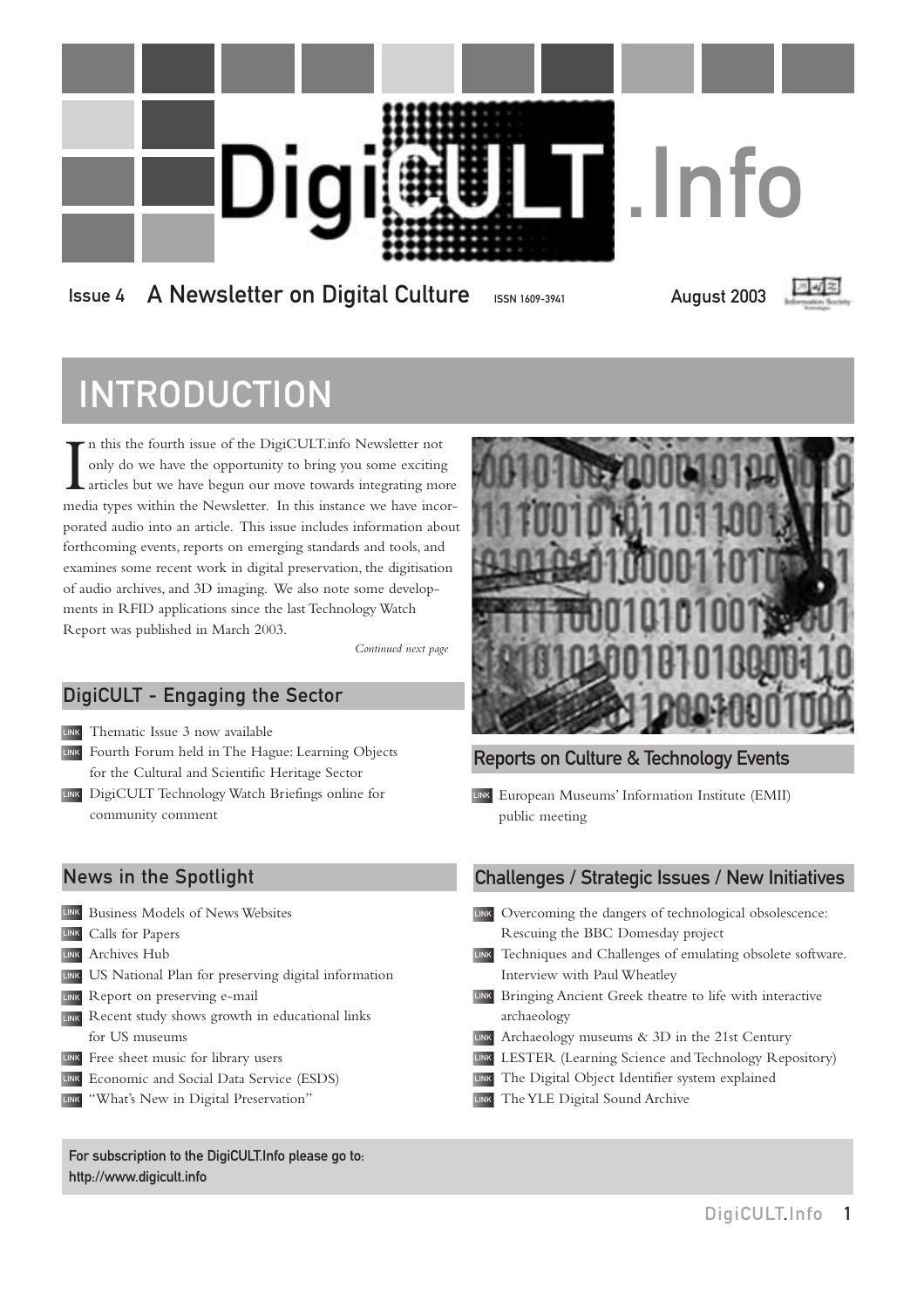In our first Technology Watch Report<br>(2003) we examined the potential of<br>virtual reality in the cultural heritage<br>sector. Since its publication the ORION n our first Technology Watch Report (2003) we examined the potential of virtual reality in the cultural heritage project, to develop a Research Roadmap and Network on 3D for Archaeology Museums, has reported. This newsletter includes an overview of the results of their work, which are more fully available at [the ORION website \(http:// www.orion](http://www.orionnet.org)net.org).The study of user practices and needs uncovered higher than expected take-up of 3D applications as well as a very strong interest in future uses.There is widespread recognition that 3D visualisations enable learning and open up learning to wider social groups. Many european museums with archaeological collections already use 3D and they have found a place in cultural scholarship as well.This theme is also taken up in a short piece about the work that Richard Beacham and his colleagues at the University of Warwick have done to demonstrate the power of virtual reality technologies to enable investigations of ancient theatres.Their work has shown that 3D reconstructions make it feasible to uncover new insights into the uses and cultural meanings of the buildings.

Among the other shorter pieces<br>is a discussion of the Digital<br>which explains how DOIs can help to is a discussion of the Digital Object Identifier System (DOIs), manage intellectual property in the digital environment.They are persistent and extensible and can be used to facilitate access to individual digital objects and collections (e.g., e-books).

In Europe the Network of European<br>Museum Organisations (http://www.<br>ne-mo.org) (NEMO) collects and<br>makes accessible 'information to museums n Europe the Network of European Museum Organisations [\(http://www.](http://www.ne-mo.org) ne-mo.org) (NEMO) collects and on relevant EU initiatives, key legislative policy and funding concerning the cultural heritage'. They press the message that museums make a major contribution to not just the cultural life of European citi-

zens, but also have a tremendous impact on the economy which stretches well beyond the some 250,000 jobs in the European Museum sector. There is a great disparity in the numbers of museums per 100,000 inhabitants across European countries according to the Guide to European Museum Statistics (Institut für Museumkunde, Berlin 2003). For instance in Norway there are 11.4, Italy 6.3, Netherlands 5.8, and the Slovak Republic and Spain each have 1.9. Several of the editors of this newsletter have commented on new museum developments in Spain such as the Museum of Science in the Cuidad de las Artes y les Ciencies [\(http://www.](http://www.cac.es) cac.es) in Valencia and the Museo Arqueológico Provincial de Alicante (MARQ) [\(http://www.marqalicante.com/\)](http://www.marqalicante.com/) which are at the forefront of museum design. The MARQ is most notable for how it has developed a dynamic space which uses a diversity of media, both physical and virtual, to introduce visitors to the archaeology of the region and to the processes of archaeology itself. In both instances there is a focus on museums as learning environments and technology plas a role in enabling this. We have noted several reports that have been published during the past few months among them the Institute of Museum and Library Services (IMLS) study True Needs, True Partners 2002, which found that the links with and commitment to education by US museums has greatly increased since 1994 and that museums were activity promoting more engaging ways for children to learn.

Isla Spiro, Director of the e-Text<br>Centre at Rice University, description<br>a project she is leading to create<br>Learning Science and Technology Rep Centre at Rice University, describes a project she is leading to create a Learning Science and Technology Repository (LESTER). It provides a gateway to events, discussions and information about the development of learning technologies. The major aim of LESTER is to enable collaboration in the LST communities and to promote awareness of high



quality research. Since the last newsletter the DigiCULT team has been joined by Daisy Abbott (picture left) who completed both her

undergraduate studies in Theatre Film and Television and a postgraduate degree in information technology at the University of Glasgow. As well as contributing to the overall work of DigiCULT Daisy will be managing the production of newsletter and occasionally contributing articles of her own to it.Among the first of these is her piece on the rescuing the BBC Domesday Project. BBC Domesday aimed to create a modern-day equivalent of the record that William I created when he sent out recorders in 1086 to every holding in England.While the 900 year old volume remains accessible today, the data in its 20th century equivalent had been rendered inaccessible as a result of rapid technology change.Two different approaches were taken to rescue the BBC Domesday Project, CAMiLEON developed an emulator, and LongLife Data Ltd rescued and represented the data on a newer system.The work of both groups was made more difficult by the lack of access to the original system itself and to information about how it worked. Some of the BBC Domesday information can now be viewed by the public on the LongLife Data System at the United Kingdom's National Archives (Kew).

This article is accompanied by an interview with Paul Wheatley from the CAMiLEON project at the University of Leeds Library who spoke to DigiCULT.info about digital preservation and in particular the techniques and challenges of emulating obsolete software.

Experts from Finland's national pub-<br>Inc service broadcasting company,<br>YLE, have contributed an article lic service broadcasting company, YLE, have contributed an article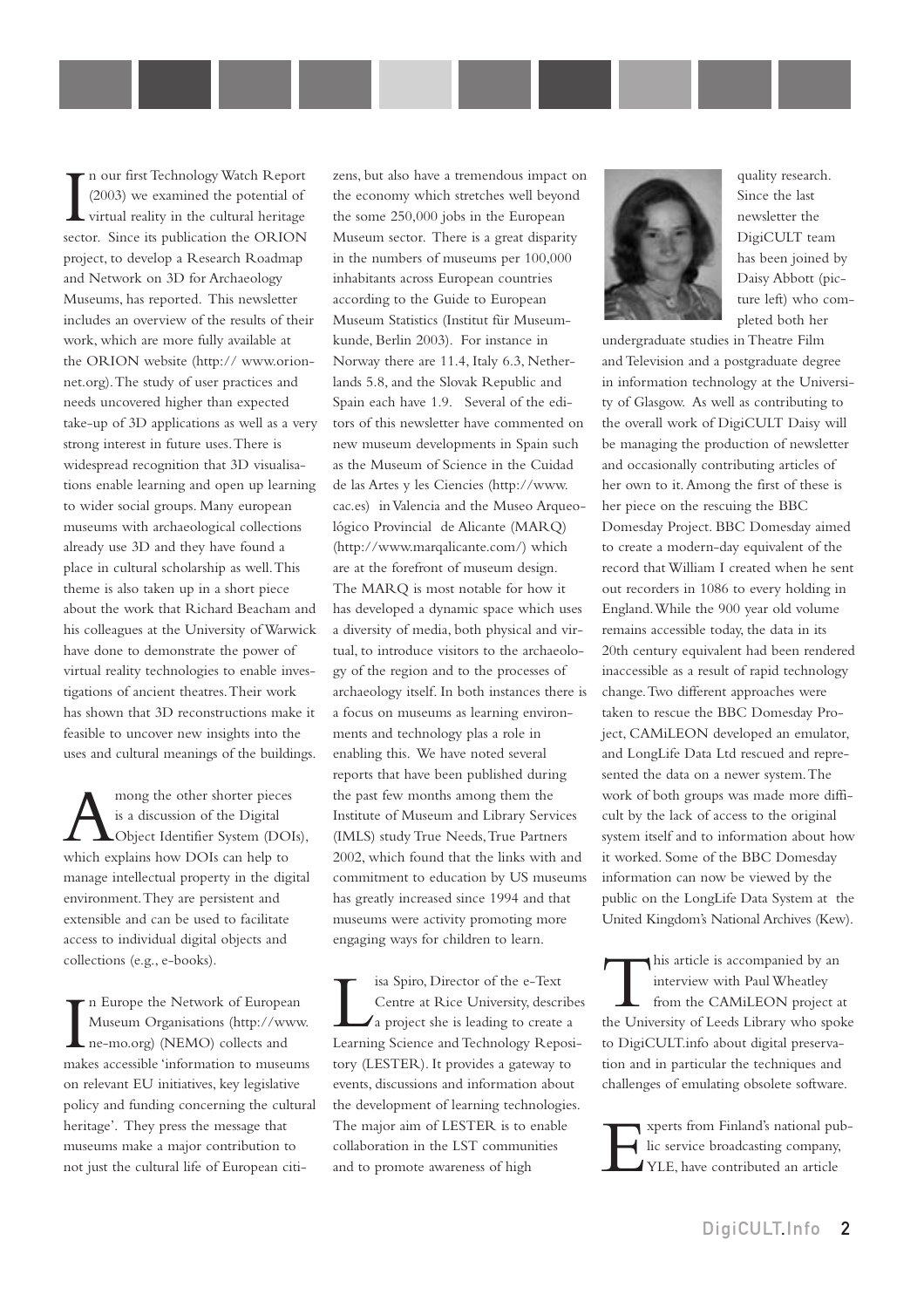on the steps that it is taking to improve access to and preservation of its sound archives through digitisation.The archive recognises that while it is essential to capture the analogue material before the tapes deteriorate YLE realises they are creating a new problem because the digital media themselves are not that stable. In addition the collection is so extensive that YLE has to prioritise material.The article draws attention to some best practices such as the importance of transferring all the information on the analogue media to the digital environment and only carrying out restoration on copies of the digital material (a conclusion that work in the area of digital images has also demonstrated.This article also represents a significant departure for DigiCULT.info because it is the first time that we have been able to include audio in this Newsletter.

the DigiCULT Technology Watch Report released in March 2003 examined the role of RFID (Radio Frequency Identification) tags in the cultural heritage sector.Two difficulties with RFID tags remain the costs of the tags and distances at which they can be read. Recent reports continue to show their increasing prevalence in the commercial sector and a growing diversity in the types of applications for which they are used.

mong the TWR case studies on the use of RFID tags was included the Saïd Business School (University of Oxford) Library. Since then Intellident, the company that did the work at SBS has completed the tagging of 280,000 items at the Colchester Public Library and more than 450,000 items at the Nottingham Trent University Library. One of the problems remains the high cost. In large sales such as the purchase by Gillette of more than 500 million tags it appears to have been possible to move the cost of the tags down towards about 10 US cents a tag, but in general they tend to



remain between 50 cents and \$1 each. Although in reviewing proposals by Benetton to include tags in the clothing it manufactured, the RFID Journal reported that 'most analysts say it makes sense to track items that cost more than \$15 with RFID tags that cost 50 cents' (23 June 2003, News Section of the RFID Journal, [http://www.rfidjournal.com/article/ar](http://www.rfidjournal.com/article/articleview/471/1/1/)ticleview/471/1/1/). Computerworld reported that Delta Airlines in its pilot project to use tags to manage passenger baggage believes that the costs of tags will fall significantly over the coming year ( 18 June 2003, [http://www.ti.com/tiris/docs/](http://www.ti.com/tiris/docs/news/in_the_newss/2003/6-18-03.shtml) news/in\_the\_news/2003/6-18-03.shtml). Indeed the European Central Bank is examining ways that by 2005 it can in clude RFID chips in euro bank notes [\(http://www.eetimes.com/story/OEG200](http://www.eetimes.com/story/OEG20011219S0016) 11219S0016), currently this could only be cost effectively done for high denomination notes.

s the costs of the tags continue to<br>fall and the technologies for col-<br>lection information from them fall and the technologies for collection information from them become more sophisticated it will be feasible to use them for increasing imaginative applications. For example, museums might

use visitor RFID cards in combination with geographical information systems (GIS) and CCTV recordings to distil moving image footage of individual visits— 'automatically generated museum visitor video ethnographies'. New technological applications would be needed to automating the linking the RFID time codes giving the position of the target at any point in them with the time codes on CCTV recordings to extract automatically the moving image sequences related to each visitor. Such usage might raise privacy issues, as Benetton discovered when news leaked earlier this year (2003) that they were considering putting RFID tags into their Sisley clothing line.

W e continue to make progress<br>on the next technology water<br>comment on the segments of the report and on the next technology watch report. Readers who wish to comment on the segments of the report as they are drafted are reminded (and indeed encouraged) to do so on the DigiCULT website.The 2004 Technology Watch Report will focus on the XML family of technologies,Application Service Models, collaboration and virtual communities, mobile access to cultural institutional information resources, and cultural agents and avatars. If readers wish to recommend projects, institutions, or other activities that would make good case studies in any of these areas please contact us.

e are looking at new ways to improve the visibility and take up of the DigiCULT products. We are pleased that Salzburg Research's Head of Corporate Communications, Birgit Retsch, who holds a degree in Communication Science from the Paris Lodron University of Salzburg, has agreed to lend her expertise to DigiCULT's promotion of its activities and publications.

Seamus Ross & John Pereira *Editors, DigiCULT.info*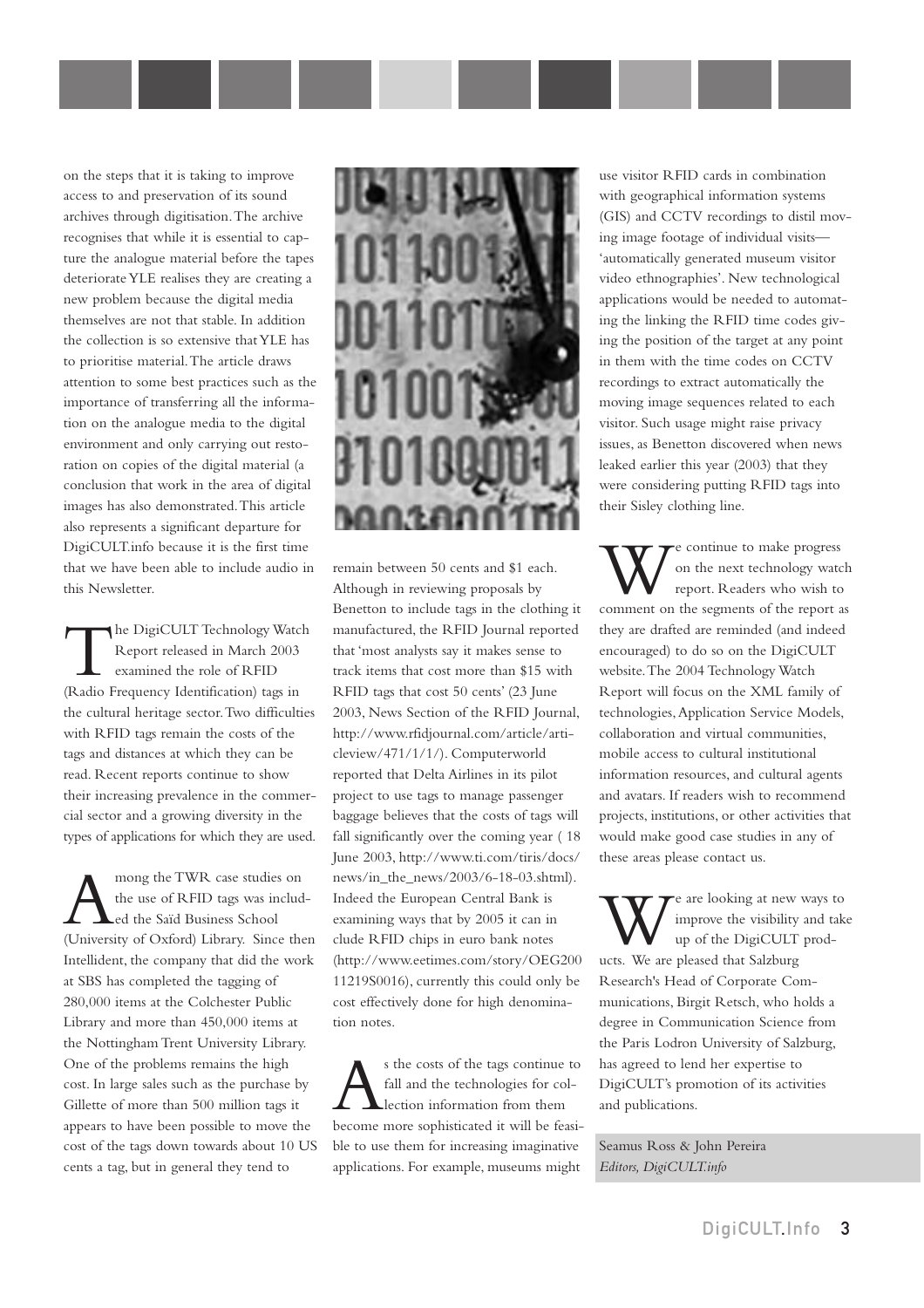# DIGICULT FORUM 4 IN THE HAGUE: "LEARNING OBJECTS FOR THE CULTURAL AND SCIENTIFIC HERITAGE SECTOR"

estling among the documented collections of Dutch history, language and culture of the National Library of the Netherlands, DigiCULT found a natural home for the fourth in its series of seven Fora, to concentrate the minds of the gathered experts on the pressing needs of tackling "Learning Objects" within the Cultural and Scientific Heritage Sector.

The opening presentation set out a conceptual framework for understanding learning objects in the wider context of enabling teaching and learning with technology. It was, however, quickly pointed out that technology should be seen as an

enabler and not as the driver in the takeup of learning strategies in the cultural heritage sector.There was general agreement that the cultural heritage sector needed to encourage convergence and improve consensus building to overcome the issue of scale in the sector, whereas on the technology side the day was dominated by key words such as 'reusability' and 'durability'.

 $\mathbf{W}$ <sup>e</sup> invite you to return in  $\sqrt{\ }$  September 2003 for the complete coverage of this Forum with the release of DigiCULT Thematic Issue 4.



### THEMATIC ISSUE 3: "TOWARDS A SEMANTIC WEB FOR HERITAGE RESOURCES" DIGICULT TECHNOLOGY WATCH



igiCULT Thematic Issue 3 is now available for downloading from the DigiCULT Website: [http://www.digicult.](http://www.digicult.info/pages/publications.php) info/pages/publications.php. It addresses the questions:What is the Semantic Web? What will it do for heritage institutions? And what is the role of certain languages, in particular XML and RDF? In an effort to raise the veil of mystery surrounding the Semantic Web, this issue includes an example from the sector on the implementation of semantic interoperability of metadata, combined with a primer that explains core building blocks such as XML, RDF and ontologies.



# BRIEFINGS ONLINE

The first two in our current series of Technology Watch Briefings are now online and available for public comment: "The XML Family of Technologies" and "Technologies and New Socio-economic Business Models", which covers areas such as Digital Rights Management (DRM), online selling, payment methods and issues of sustainability. [http://www.digicult.info/](http://www.digicult.info/pages/publications.php) pages/publications.php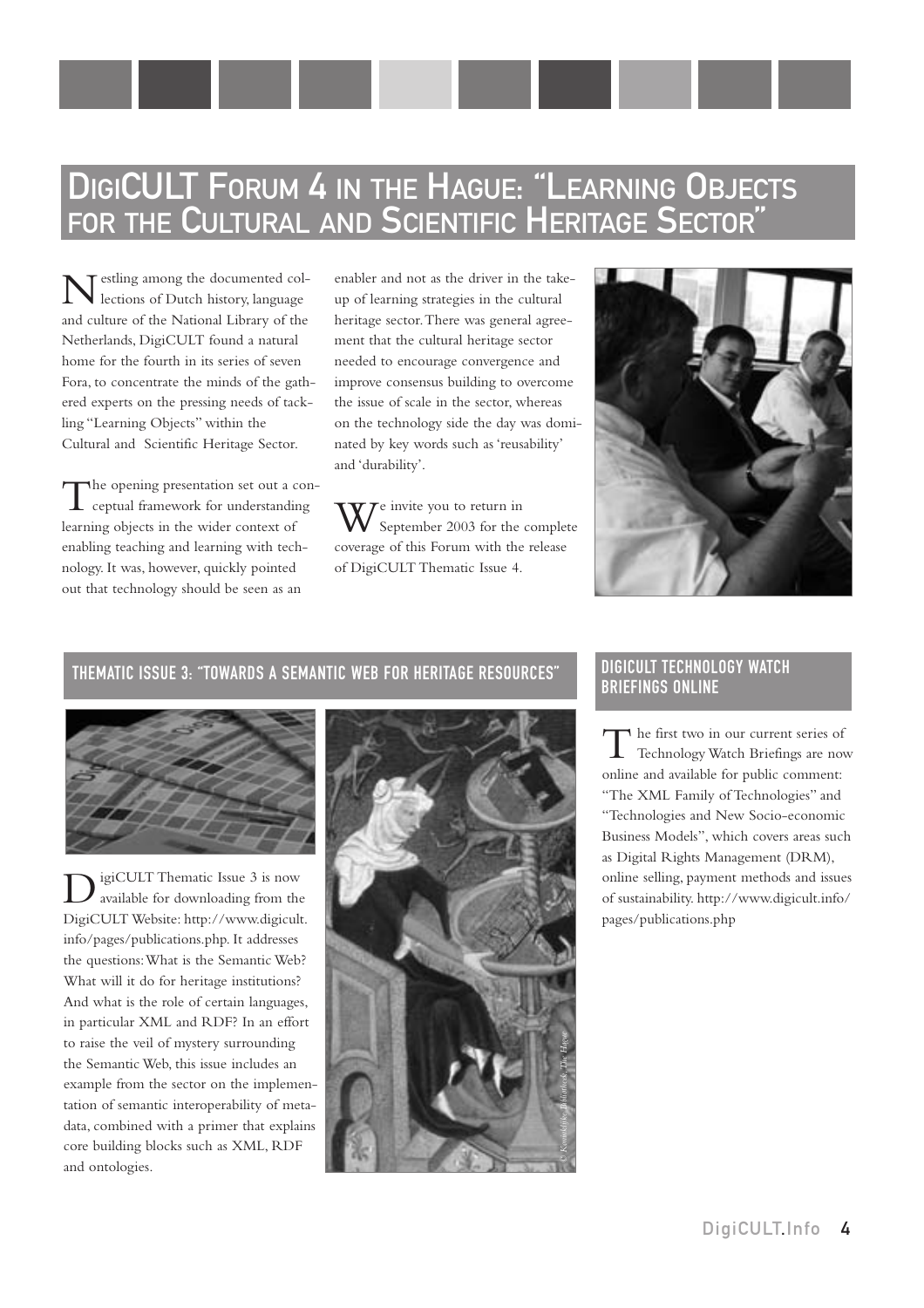### BUSINESS MODELS OF NEWS WEBSITES

The online journal First Monday (http://www.firstmonday.dk) has published a new report:"Business models of news Web sites:A survey of empirical trends and expert opinion" by Frederick Schiff.The report outlines eight business models in order to assess the commercial trends of news Websites in a competitive marketplace and to comparatively assess different approaches to online news provision.You can view the article at: [http://www.firstmonday.dk/issues/](http://www.firstmonday.dk/issues/issue8_6/shiff/index.html) issue8\_6/schiff/index.html

# CONNECT TO THE DIGICULT EVENTS

DATABASE FOR A COMPRE-HENSIVE LIST OF UPCOMING EVENTS AFFECTING THE CULTURAL HERITAGE SECTOR.

<HTTP://WWW.DIGICULT.INFO/PAGES/EVENTS.PHP>

# EUROPEAN MUSEUMS' INFORMATION INSTITUTE (EMII) PUBLIC MEETING

On Friday 20 June 2004, around 80 representatives of Europe's leading cultural organisations met at the Tate Modern on London's South Bank to participate in an EMII-DCF [\(http://www.](http://www.emii-dcf.org) emii-dcf.org/) joint discussion entitled "A Joint Solution to Managing Cultural Digital Assets".The afternoon's lynchpin was Louise Smith, Director of the meeting organiser mda Europe ([http://www.mda.](http://www.mda.org.uk) org.uk/), who outlined the afternoon's work and provided a quick overview of the European Museums' Information Institute's Distributed Content Framework (DCF) project.The project is aimed at guiding cultural heritage organisations in formulating best practice strategies for dealing with the dissemination of their valuable content.

The afternoon's first invited speaker was Sandy Nairne, Director of the National Portrait Gallery, London, who provided a broad overview of the issues involved in the management of digital assets, and in particular the challenges faced by content provider organisations.The conflict between the urge to present content and the need to protect it from misuse was a key theme, and Nairne proposed that the widespread attitude that Web content is somehow 'commonly owned' be questioned and realigned.

Text to speak was John Wyver, Chairman of Illuminations Television Ltd, who provided a different perspective on the subject: that of the content user.According to Wyver, many cultural heritage professionals are unprepared to deal with increasingly complicated rights issues, and fail to understand fully the needs of consumers.

 $A$ counterblast to the two preceding<br> $A$ talks was offered by Michael Spearman of the National Museums of Scotland's Multimedia Team, who put for-

ward a passionate and provocative argument against recourse to copyright, and what he sees as "our increasing obsession with very small amounts of money". Spearman was followed by Sharon Page of Goldsmiths College, who gave a detailed legal analysis of current copyright and other relevant legislation, as well as stressing the implications of increasingly complex multimedia objects.

After a short break for coffee and con-<br>versation, the real meat and bones of the afternoon was the group discussion session, where the delegates were grouped into threes and fours and asked to brainstorm what the EMII Distributed Content Framework would mean for them. Delegates from organisations as diverse as museums, libraries, governments and academia, and from countries including Ireland, Portugal, Greece and the Netherlands, explained what digital rights management meant for them personally, and what they thought of it.The use of open standards was a common theme, as was the importance of user-focused strategies.The mda team will certainly have had much to ponder in the weeks following the event, as different organisational viewpoints produced a wide range of responses to the increasing use of rights management software.

The event concluded sophisticatedly at 5 o'clock with a champagne reception in the glamorous surroundings of the Tate's topmost floor. Delegates continued conversations begun in the participatory session and struck up new ones, while at the same time enjoying panoramic views of the famous London skyline.

(A case study on the EMII-DCF is currently in preparation, and will be included in the next DigiCULT Technology Watch Report, due to be published in February 2004).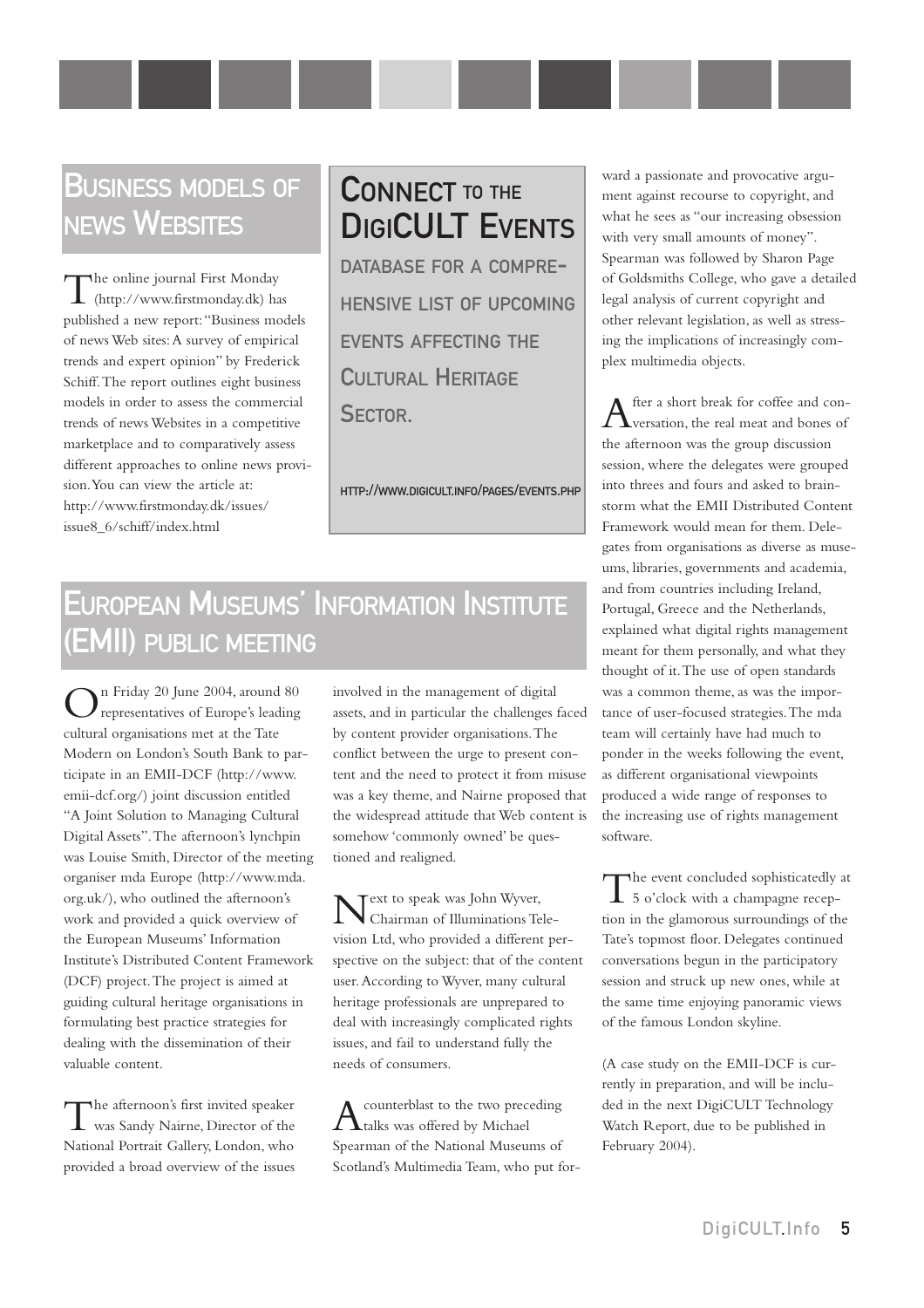# CALL FOR PAPERS

**NG2I 2003, International Workshop on Next Generation Geospatial Information**

#### **Cambridge (Boston), Massachusetts, USA 19-21 October 2003**

<http://dipa.spatial.maine.edu/NG2I03/> The scope of this intensive workshop is to address research advancements in Digital Image Processing & Analysis, Geographic Information Systems, and SpatioTemporal Databases that are relevant to geospatial information. Its main objective is to bring together specialists from these overlapping, but not necessarily interacting, scientific communities and provide a high-quality forum for the presentation and discussion of related research activities.

High-quality, original contributions are invited.Topics of interest for potential paper submissions include (but are not limited to) the following:

- Automated methods of geospatial information extraction and change detection using digital imagery;
- Image sequence analysis and video processing for dynamic events;
- Spatiotemporal knowledge management;
- Distributed computing for geospatial applications;
- Semantic and geometric integration of heterogeneous spatial information and sources;
- Spatial and spatiotemporal data mining, queries, and content-based information retrieval methods;
- Digital libraries and Web-based geospatial environments;
- Mobile computing and locationbased services;
- Handling data quality and uncertainty in geospatial information, including modelling, propagation, visualisation and communication.

If you are interested in submitting a paper, please e-mail: questionsNG2I@ spatial.maine.edu for information on deadlines and formats.

#### **2004 ACM SIGMOD International Conference on Management of Data**

**Maison de la Chimie, Paris, France 13-18 June 2004** [http://www.sciences.univ-nantes.fr/](http://www.sciences.univ-nantes.fr/irin/SIGMODPOFS04/) irin/SIGMODPODS04/ The annual ACM SIGMOD conference is a leading forum for database researchers, practitioners, developers and users to explore cutting-edge ideas and to exchange techniques, tools and experiences.

Submissions are invited for original research contributions and industrial papers, as well as proposals for panels, tutorials and demonstrations.Work on topics of emerging interest in the research and development communities is particularly encouraged.

Important areas of interest include (but are not limited to) the following:

- organising and querying information on the Web;
- integration of text, data, code and streams;
- large-scale information fusion; peer-to-peer data management; - knowledge discovery;
- personalised information systems;
- data privacy and trustworthy systems;
- new user interfaces;
- embedded and self-organising databases.

For more information, visit: [http://www.sciences.univnantes.fr/irin/](http://www.sciences.univnantes.fr/irin/SIGMODPODS04/SIGMODcfp.html) SIGMODPODS04/SIGMODcfp.html

### CONTACT THE PEOPLE BEHIND DigiCULT FORUM

**Salzburg Research** *Project co-ordinator* **John Pereira** *john.pereira@salzburgresearch.at*

**Guntram Geser**

*guntram.geser@salzburgresearch.at*

salzburg research **HATII** - Humanities Advanced Technology and Information Institute, University of Glasgow **Seamus Ross** s.ross@hatii.arts.gla.ac.uk **Martin Donnelly**

m.donnelly@hatii.arts.gla.ac.uk **Daisy Abbott** d.abbott@hatii.arts.gla.ac.uk



**GLASCOW**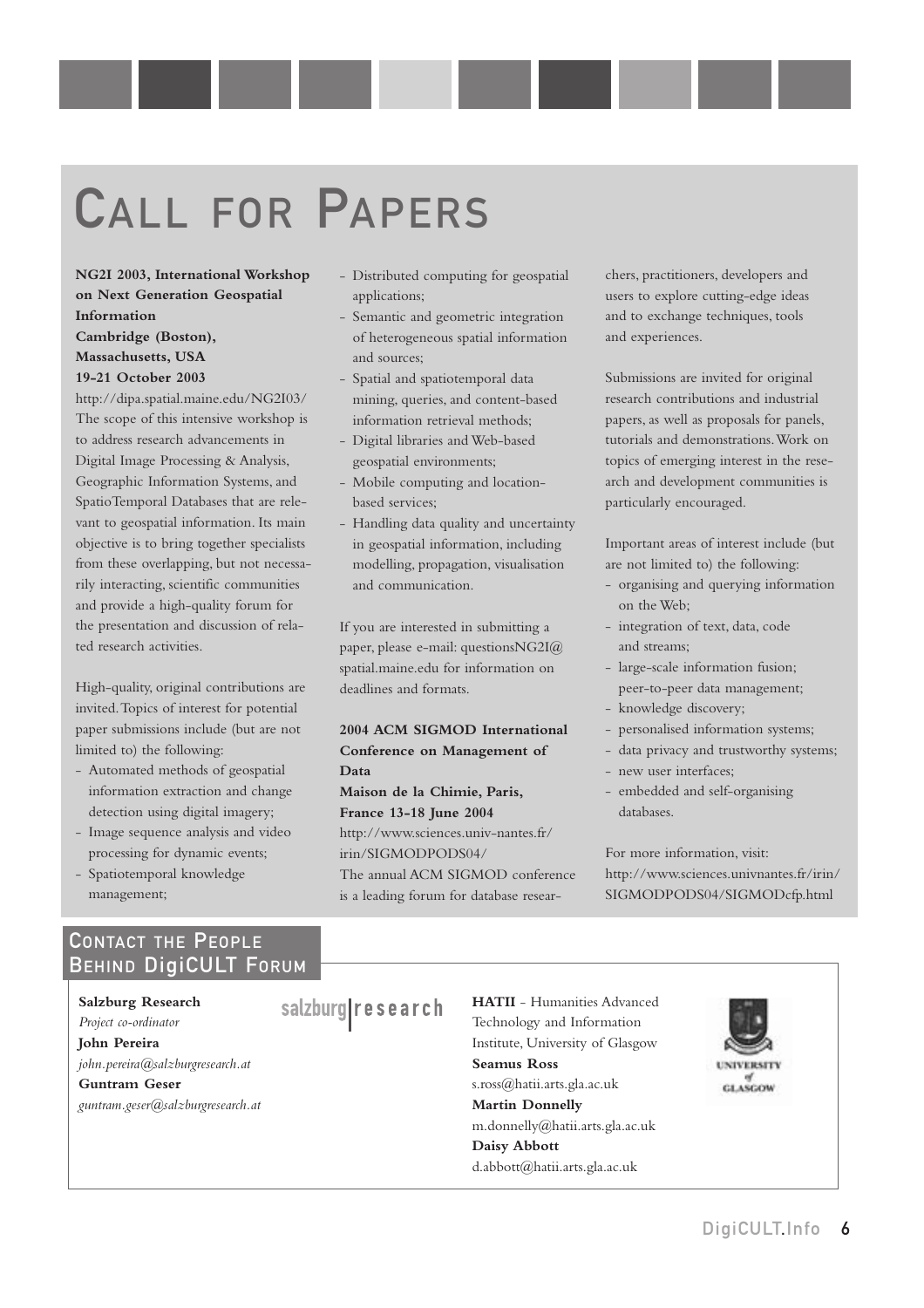# OVERCOMING THE DANGERS OF TECHNOLOGICAL OBSOLESCENCE: RESCUING THE BBC DOMESDAY PROJECT

BY DAISY ABBOTT

he ill-fated BBC Domesday project of 1984–86 is often cited by archivists as an example of the dangers of technological impermanence.The format on which BBC Domesday was stored, LV-ROM videodisc, was quickly superseded and manufacturers soon stopped supporting the technology, rendering this  $\mathcal{L}2.5$ million project practically worthless. For the project directors this was bitterly ironic, given the fact that their intended aim was to create a modern-day equivalent of the Domesday Book, a record that has survived for more than 900 years. However, access to this previously 'lost' information is now possible once more due to systems that allow the data to be understood by today's computers.A working version of BBC Domesday is now available for public use at the British National Archives at Kew.

#### THE DOMESDAY BOOK

In December 1085, William the<br>Conqueror commissioned a hu Conqueror commissioned a huge survey of the lands and people under his control. It is thought that a primary reason for William ordering that this record be produced was to ascertain how much tax he was collecting from the country, money which was often used to buy off Scandinavian armies, the greatest threat to his power.

The survey is a detailed statement of the land, its regions, people and resources, the first draft containing records for nearly 13,500 separate English settlements.The scale of the research is apparent from a quote of the time:

*"there was no single hide nor a yard of land, nor indeed one ox nor one cow nor one pig*

*which was there left out: and all these records were brought to [the King] afterwards."*

This vast survey, completed in less than two years, became known as the Domesday Book.

#### ABOUT BBC DOMESDAY

The BBC Domesday project was carried out between 1984 and 1986 to celebrate the 900th anniversary of the Domesday Book, and was organised on a massive scale reflecting that of the original survey.Around 60 BBC staff, 14,000 schools, 2000 other groups and 1 million children and other volunteers were involved in collecting, analysing, recording and disseminating geographical and social data about small areas of the UK. Over 24,000 maps and 200,000 photographs were processed, along with moving images, articles and over 8000 data sets (traffic congestion, radiation levels etc.) to provide a 'snapshot' of life in Britain in the mid-1980s. It has been estimated that, at a rate of 40 hours per week, it would take over 7 years to view all of the information of the BBC Domesday project. 1

The information was recorded onto two 12" videodiscs that could be played using a BBC Master computer (fitted with a second processor and an SCSI card) connected to a special new type of videodisc player called an LV-ROM player. Much of the technology was developed specifically for this project by a collaboration of BBC, Acorn, Philips and Logica. In 1986, a full BBC Domesday system was presented to the Keeper of Records at the Public Record Office, to be kept alongside the original Domesday Book.

L V-ROMs have now been superseded by CD-ROM and DVD technology and almost all existing LV-ROM players are no longer functional. Less than 20 years later, the information contained in this innovative  $\mathcal{L}$ , 2.5 million survey had become virtually inaccessible.

#### RESCUING THE DATA

Finding ways to understand the obso-lete 'digital language' of the data and BBC Micro software stored on the disc can be likened to having to learn Latin to read the original Domesday Book.There are different approaches to rendering data in an understandable way, each with advantages and disadvantages.'Emulation' preserves not only the data but also the software and the original interface, and simply makes it readable by modern computers. Presenting the information in its original context helps to preserve the authenticity of the original data and furthermore allows study of the original interface itself – the ways in which information is presented may also have historical significance.Another approach is to 'interpret' the original data, that is, to represent the underlying information within a new interface.This has the advantage of using the benefits of the most up-to-date user interfaces, which can provide easier and more efficient access to information.

For the BBC Domesday project, Creative Archiving at Michigan and Leeds Emulating the Old on the New (CAMiLEON, [http://www.si.umich.edu/](http://www.si.umich.edu/CAMILEON) CAMILEON/) developed an emulation of the original Domesday system hardware, which included the co-processor, SCSI

1 <http://www.iconbar.com/news/features/camileon.html>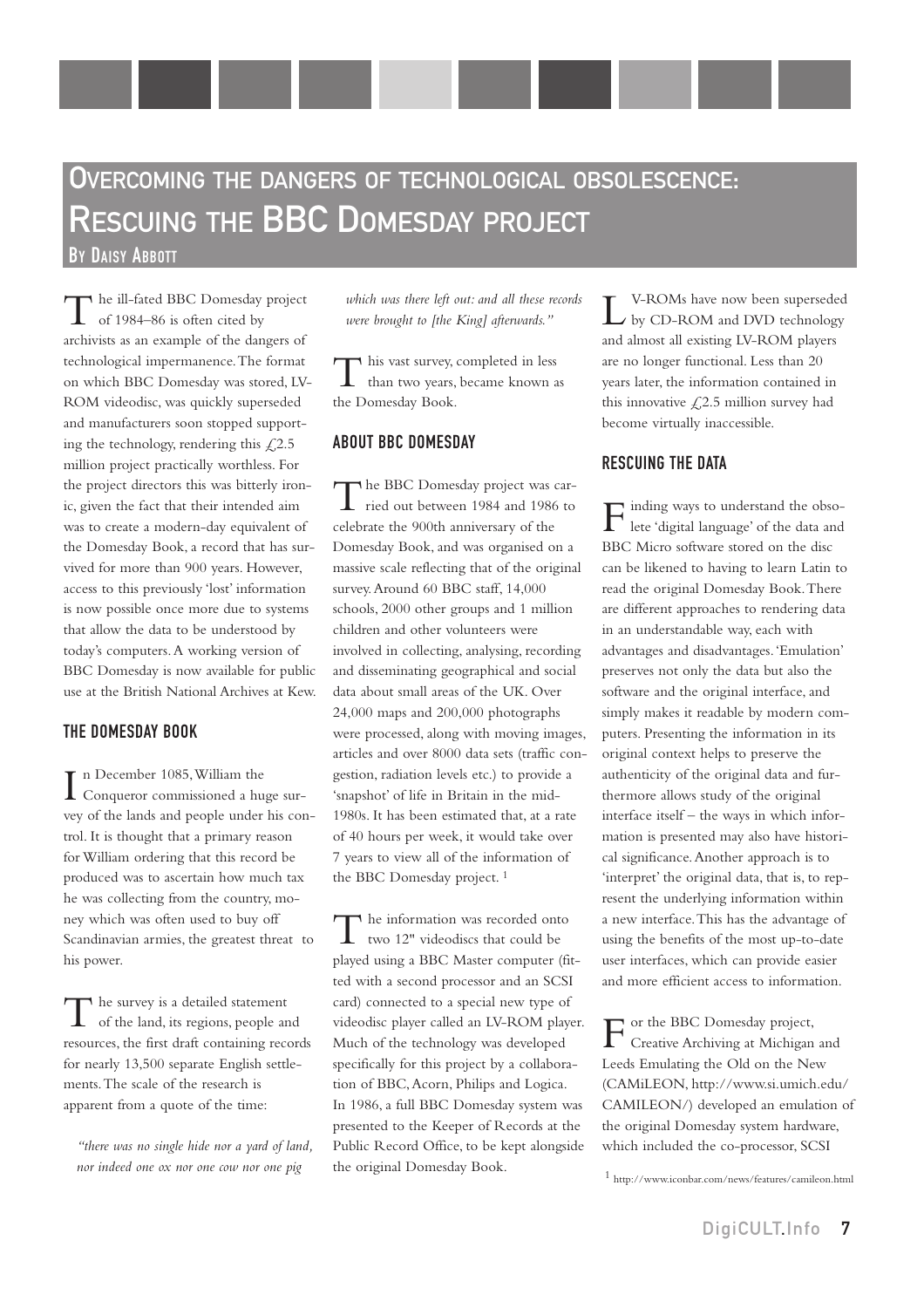communication and the many functions of the laserdisc player. In other words, knowledge of how the original system worked is encapsulated in the emulation software. Together with the abstracted data of the BBC Domesday project, this software provides a record of the original system and gives an accurate reproduction of almost all the original functionality.

n a separate project, Adrian Pearce from LongLife Data Ltd designed a new application that allows new views of the BBC Domesday data. For example, the interface can show a map of an area and its accompanying text in the same window, which was not possible on the lower resolution screens of the original BBC computers.Adrian worked to understand and partially rebuild the original hardware and collaborated with Jeffrey Darlington from The National Archives (previously the Public Records Office) and Andy Finney of ATSF [\(http://www.atsf.co.uk\)](http://www.atsf.co.uk) – one of the original BBC Domesday team – to incorporate digitised versions of the original analogue film tapes held by the BBC.

The CAMiLEON team managed to obtain access to a semi-working Domesday system (donated by the School of Geography at the University of Leeds) and transferred data from the laserdiscs as a byte-stream readable by modern hardware. This information totalled around 70 Gigabytes per disc side. Both of these systems employ the original byte-streams and formats (e.g. data structures) and fulfil different needs; some users require new ways to access the data, while others will want to see it in its original context.

In making data accessible it was, of<br>course, imperative not to fall into the n making data accessible it was, of same trap as in 1986 and to understand that a crucial part of digital preservation is not simply maintaining a copy of the data but maintaining a means of accessing that

data. Current media such as CD-ROMs are likely to be just as short-lived as the rapidly changing media of the past: paper tape, punched cards, magnetic tape (e.g. QIC 24), 8" floppies, to name but a few examples.Therefore, to avoid obsolescence of both data and emulation software in turn, the CAMiLEON team emphasised media-neutral, platform-independent formats crucial for accurate and efficient preservation over time.

A Windows PC version of the<br>Domesday project, provisionally known as '1986 Domesday Community', presents the contents of one of the Domesday laserdiscs and is now available for visitors to use in the public reading rooms at the National Archives at Kew, Surrey ([http://www.nationalarchives.](http://www.nationalarchives.gov.uk) gov.uk/).

CAMiLEON are currently seeking funding to develop their demonstrator into a system to serve Domesday to the public (subject to IPR permissions).

The BBC Domesday project encapsu-lates many difficult issues relating to the preservation of an interactive system: a huge amount of multimedia data, technological complexities, the IPR issues and the need for data longevity so that it can provide a useful historical and sociological resource for the future.William the Conqueror's Domesday Book is an invaluable document for understanding the past and it must be ensured that digital archives in both linear and interactive formats can ideally also be accessed 900 years from now.

[T](http://www.domesdaybook.co.uk/)he Domesday Book Online can be found at: http://www.domesdaybook.co.uk/ Further information about BBC Domesday: [http://www.pro.gov.uk/](http://www.pro.gov.uk/about/preservation/digital/domesday/default.htm) about/ preservation/digital/domesday/ default.htm Andy Finney's (ATSF) report [on Domesday: http://www.atsf.co.uk/dot](http://www.atsf.co.uk/dottext/domesday.html)text/domesday.html

PAUL WHEATLEY FROM THE CAMILEON PROJECT AT THE UNIVERSITY OF LEEDS LIBRARY SPOKE TO DIGICULT.INFO ABOUT THE TECHNIQUES AND CHAL-LENGES OF EMULATING OBSOLETE SOFTWARE.

#### **What led to the CAMiLEON project being set up?**

At the time that CAMiLEON was formed there was an unresolved debate about the role of emulation in digital preservation. Some thought that emulation would simply not work in practice and that migration (changing data files into new formats as necessary so that they can be used by new software) would be the answer.A minority argued that migration would not be sufficiently accurate in the long term, and that the only way of being sure that your preserved objects have really survived over time is to see them emulated in their original environment. Overall, emulation was viewed with a high degree of scepticism. So CAMiLEON was proposed as a way of getting to the bottom of the emulation question and testing if it could work in practice.

Of course, emulation has been used in many aspects of computing for decades.What was needed was a strategy to give longevity to emulation implementations and hence make it practical in a preservation context.We found that emulation and migration, rather than being opposing sides to the preservation coin, actually work very well in partnership. One solution does not satisfy every eventuality.

#### **Why was it important to tackle the BBC Domesday project?**

 $\mathbf{B}^{\text{BC Domesday}}$  is a fascinating<br>resource and a wonderful story of vision and innovation but it has acted as a prime example of the digital preservation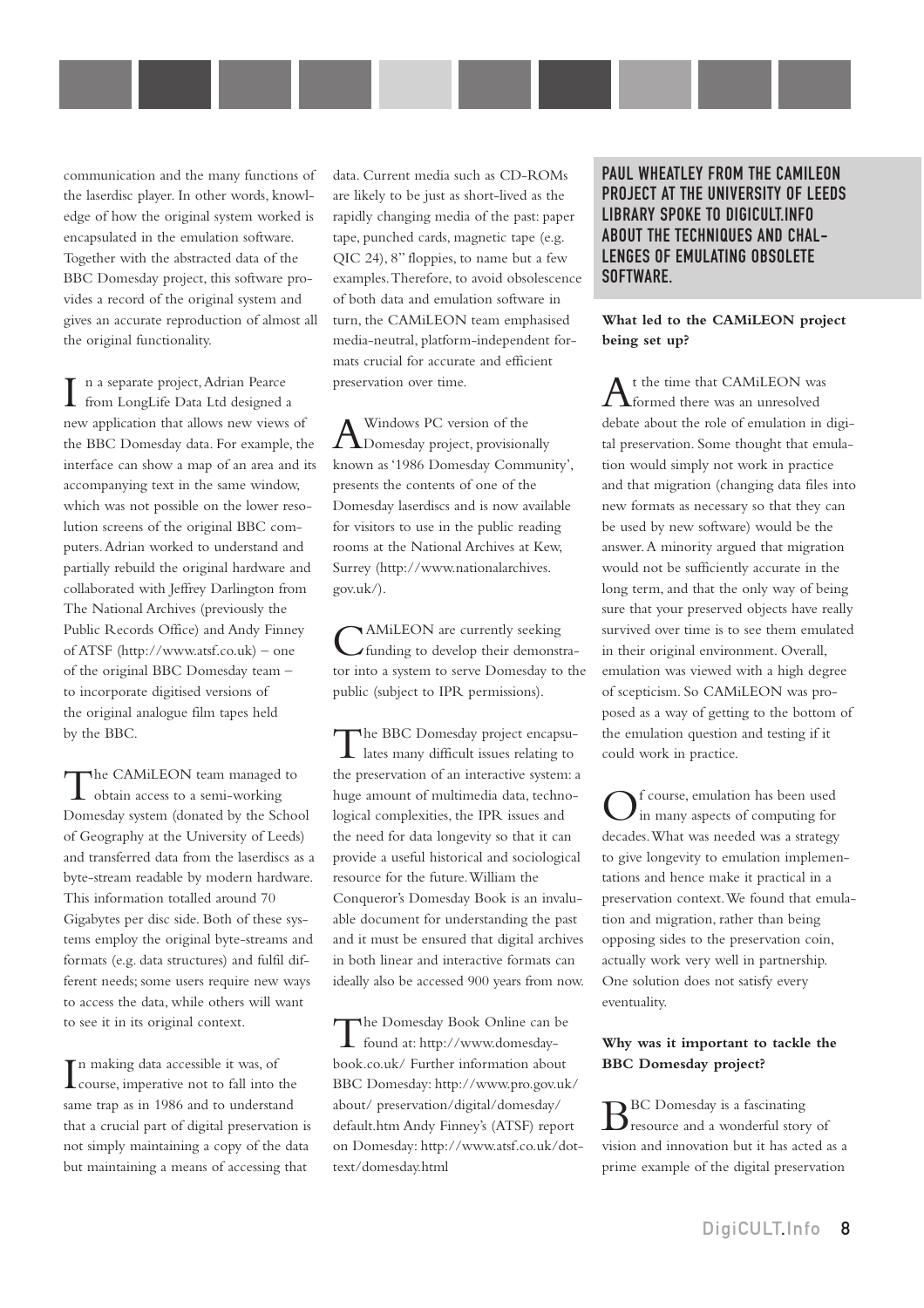



*Screenshots from CAMiLEON's emulation.*

problem for some time. Domesday contains a wealth of data in a myriad of file formats. But it is the user interface and the software behind it that really add so much value to the resource.You can do really quite advanced things with it; overlaying local statistics on maps for example – in effect pulling together and combining information to provide more useful and informative views.The role of integration that the software performs demands full preservation of the whole. From a historical perspective it would be virtually criminal not to find a way to preserve the user interface. BBC Domesday was a massively innovative and influential landmark in the development of multimedia and came way ahead of its time in almost every aspect of

its delivery.Apart from the fact that its complexity made it a challenging test case for our work, by successfully tackling Domesday the CAMiLEON team felt we could go a long way to convincing the emulation sceptics that there was potential in this technique.

**Were there any particular stumbling blocks when it came to capturing the original data from the discs, or in producing an emulation of the system?**

Producing the emulation was not without its difficulties.There were many stumbling blocks, not least of which was the lack of knowledge and documentation

we had about the system. Until we got our hands on a BBC Master and opened it up, we didn't know what special hardware we would have to emulate! We started with just one original Domesday set-up and had a difficult time getting it working to see what the resource actually looked like. Other than seeing it demonstrated on Micro Live (BBC1) in the 1980s I'd never actually seen it running before.

considerable amount of time was **A**spent tracking down documentation, licence agreements and staff who worked on Domesday in 1985–86 in order to inform our preservation work.A key problem with the development was the emulation of the co-processor.With little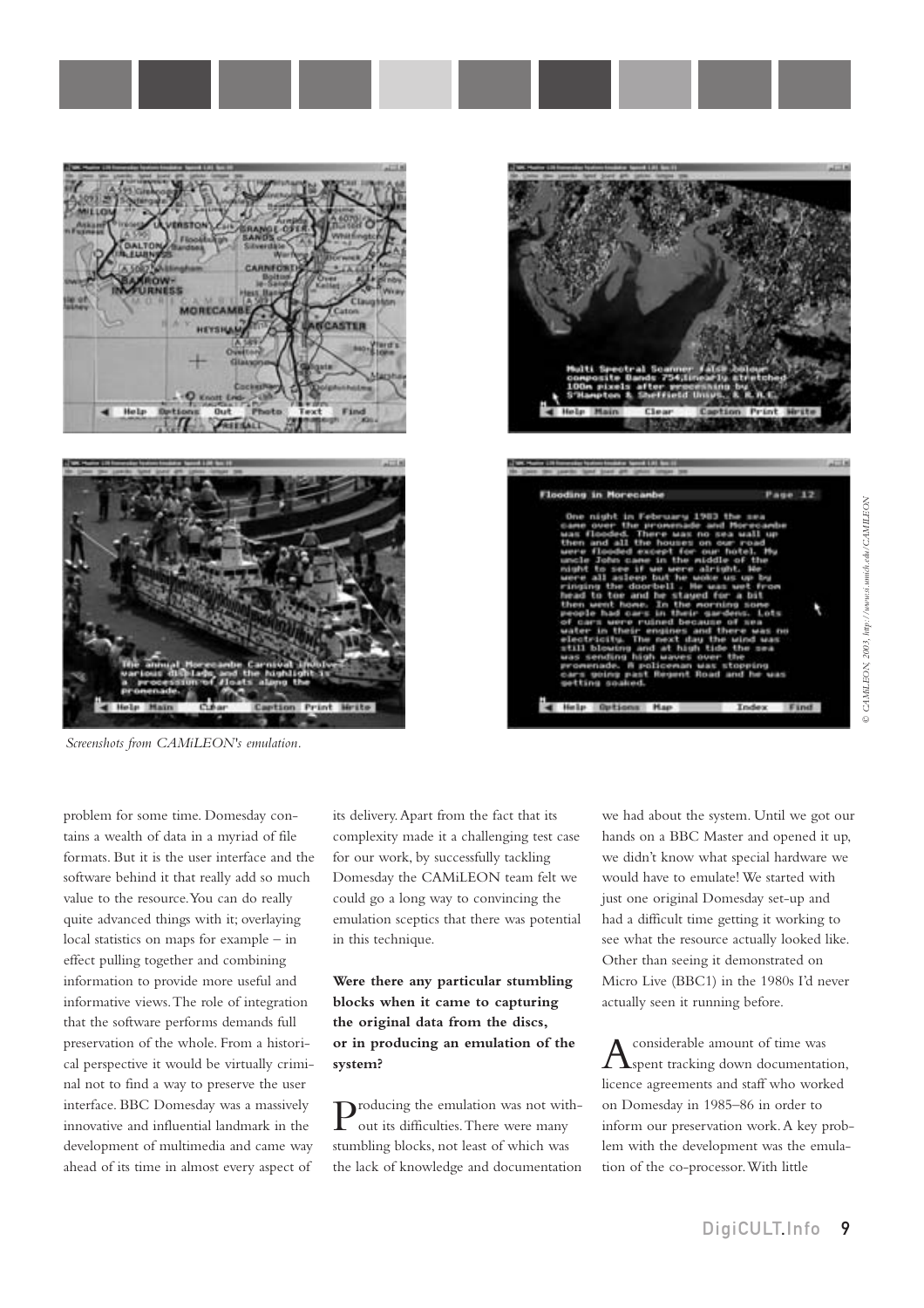documentation and virtually no software to actually test the emulation, debugging the system was particularly time-consuming.We had to use a great deal of experimentation to get things to work. In extracting the data from the discs we exploited the very early SCSI 1 support used in the laserdisc player. But modern operating systems wouldn't recognise the player as an SCSI device and we had to go through a lot of trial and error to get the communication working.We were fortunate that members of the public saw the media coverage of our work in early 2002 and donated bits of Domesday hardware found in their lofts.We went through a number of the specialist LV-ROM videodisc players and without the donations we simply wouldn't have got the work done.

#### **Fortunately, some examples of the original system were still available to you, albeit incomplete.Was the data rescued just in time?**

Most of the really difficult problems we faced were due to the long time gap between the creation of Domesday and its preservation. If we had conducted the rescue 10 years earlier it would have been far easier.The timeliness of preservation work is a crucial issue that Domesday really underlines.Would we be able to rescue Domesday if we left it another 10 years? I'm sure we could, but it would be at far greater expense.

#### **Storage technology becoming obsolete led to the need for CAMiLEON's emulation in the first place. How did you ensure the longevity of your work?**

The Cedars Project ([http://www.leeds.](http://www.leeds.ac.uk/cedars)<br>
ac.uk/cedars/) pointed out quite rightly that the medium upon which digital resources are recorded is not part of the message that the resource is conveying.Yet

many resources are inextricably tied to the medium on which they are published despite this being a very short-sighted policy. By selecting an appropriate abstraction for the Domesday data we were able to capture the elements of the resource significant for its use and encapsulate these in bytestreams that are easy to preserve and can move from medium to medium over time.

One rather alarming issue was high-lighted by the range of offers we had from commercial vendors to 'assist' with our work. One manufacturer offered us a special polymer that they guaranteed would preserve a CD-ROM for 100 years. They were unable to answer how we would preserve a CD-ROM player for that length of time and I could guarantee them there won't be CD-ROM players in the computers of 2103AD! The myth that long-lived media equals long-lived preservation is still worryingly popular.

#### **What are some of the other issues that surround CAMiLEON's Domesday emulation?**

The data in Domesday comes from many different sources, and copyright was cleared for use specifically in the Domesday publication, meaning that conforming with intellectual property rights standards is not a simple matter. Does an emulated version of Domesday that runs on a modern computer without the original discs or hardware that it ran on when published constitute a new version of the resource or a copy? There are little or no precedents in law for these kinds of issues. The precedents of the paper world do not map simply to those of the digital domain and this makes the IPR situation very complex. We would argue that the whole point of the preservation work is to create a 'copy' of BBC Domesday which as far as the user is concerned looks exactly like the original, while ensuring that this copy

can be preserved over time. It is interesting to consider that in some cases emulation may involve a simpler copyright question than migration, simply because less is actually changing when preservation action is taken.

#### **Based on your experience with CAMiLEON, what do you think are the most important issues for a project to consider when undertaking long-term data preservation?**

It is too easy to consider preservation<br>action as 'long-term digital preservation action as 'long-term digital preservation' without actually thinking about the real long-term practicalities of what is being attempted. Both Cedars and CAMiLEON attempted to use examples from the past to inform what our challenges will be in the future. Most assumptions that current standards will survive are flawed and, although technologies like XML will certainly make digital preservation easier, I do not believe they are the all-encompassing solution that many are suggesting.A common sense approach to what is and what isn't likely to survive into the future, based on the lessons of the past, is a good starting point. I think the CAMiLEON approach to software longevity and the identification of elements of a programming language that will be present in future languages is a useful way of looking at preservation as a whole.Whatever kind of digital technology you are looking at, some aspects of it will be inherited by future developments and some will fall by the wayside due to poor design. If you can minimise your use of what will probably be lost in the digital evolution of the future then preservation of what you create will become much simpler.

Adiscussion of the legal and IPR issues<br>relevant to making CAMiLEON's emulation of BBC Domesday accessible is available at [http://www.si.umich.edu/](http://www.si.umich.edu/CAMILEON/reports/IPRreport.doc) CAMILEON/ reports/IPRreport.doc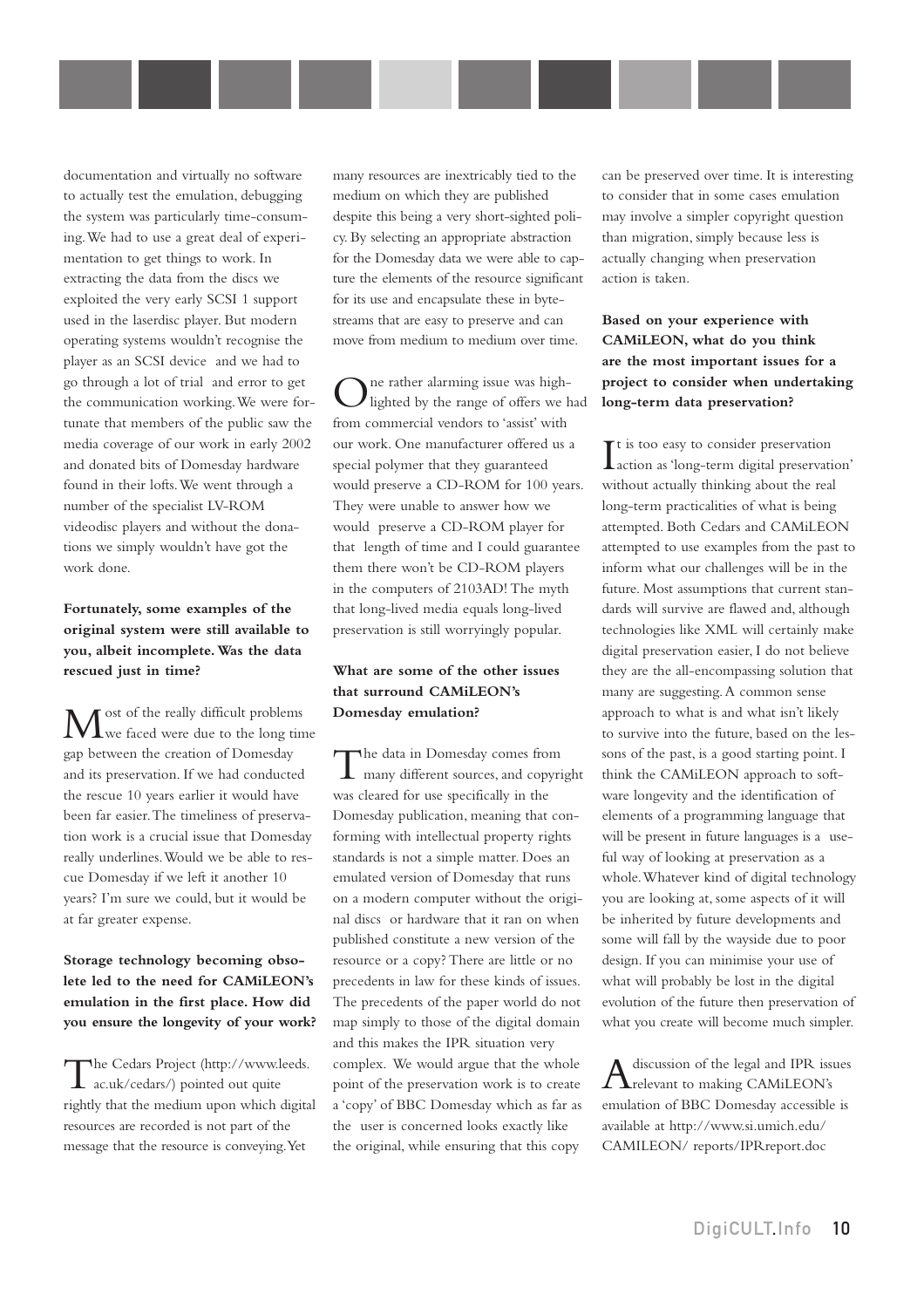### **ARCHIVES HUB**

Hub (n.) – A centre of activity or interest; a focal point.

he Archives Hub service allows users of various levels of expertise to access over 10,000 online descriptions of archival collections held by higher and further education institutions in the UK. It provides a single point of access to ever-increasing numbers of descriptions of archival collections that are available for research in universities and colleges.

The co-operation of small to medium-sized organisations in offering a single point of access to distributed collections is growing in popularity. An experimental project, Pouce (<http://pouce.valoris.com:8080/pouce/>), has performed such a task in a number of museums in France.A full case study on

Pouce will feature in the next DigiCULT Technology Watch Report, due in Feb. 04

The Archives Hub forms one part of<br>the UK's National Archives Network and is guided by a steering committee which includes representatives of the Public Record Office and the Historical Manuscripts Commission.Anyone may use the Hub by logging on to: <http://www.archiveshub.ac.uk>

An international resource, the<br>United Nations Educational, Scientific and Cultural Organisation (UNESCO) Archives Portal, can be found at: [http://www.unesco.org/webworld/](http://www.unesco.org/webworld/portal_archives) portal\_archives/)

### US NATIONAL PLAN FOR PRESERVING DIGITAL INFORMATION

In February this year, the plan<br>National Digital Information n February this year, the plan for the Infrastructure and Preservation Program (NDIIPP) was approved by the US Congress.This approval releases \$20 million of a total \$100 million in funding which will allow the programme, led by the Library of Congress, to begin the initial phase of creating a national infrastructure for the collection and long-term preservation of digital content.

The Plan for the NDIIPP outlines of the programme. It opens:"Digital technology is radically transforming the ways that we create and disseminate information.This new technology has created a surfeit of information that is extremely fragile, inherently impermanent, and difficult to assess for long-term value… Never has access to information that is authentic,

reliable, and complete been more important, and never has the capacity of libraries and other heritage institutions to guarantee that access been in greater jeopardy." In other words, there is a plethora of culturally and historically significant material that is here today, gone tomorrow and therefore steps must be taken to preserve it.

The main goals of the NDIIPP are<br>summarised by the Plan: "…to seek national solutions for

- the continuing collection, selection and organisation of the most historically significant cultural materials and of important information resources, regardless of evolving formats;
- the long-term storage, preservation and authenticity of those collections, and
- persistent, rights-protected access for the public to the digital heritage of the American people."

It is generally considered to be easier to<br>obtain funding for digitisation for access t is generally considered to be easier to than for preservation.The long-term benefits and requirements of preservation seem often to be overshadowed by the immediate benefits of current access initiatives, therefore the core funding of the NDIIPP is an important step towards a long-term commitment to preserving 'fragile' information.

The programme is co-operative and the Library of Congress will work jointly with both federal and non-federal institutions – including the National Library of Medicine, the National Agricultural Library, the Research Libraries Group (RLG), the Online Computer Library Center (OCLC) and the Council on Library and Information Resources (CLIR) – to develop a network of collaborative partners."The Library of Congress has gained an enormous amount of knowledge from its partners in this initiative.We look forward to a continued successful collaboration as we work together to preserve digital materials before they are forever lost", said Associate Librarian for Strategic Initiatives Laura Campbell. It is hoped that all participating institutions will be able to contribute expertise to the project and will benefit from the technological infrastructure set up.

A lthough the Library can now move<br>forward with developing the details of the plan and set up the policies, protocols and strategies for the long-term preservation of materials, a further \$75 million of private 'matching' funds must be raised in order to receive the remaining \$75 million from Congress.

The Plan for the National Digital Information Infrastructure and Preservation Program can be downloaded at: [http://www.digitalpreservation.gov/](http://www.digitalpreservation.gov/ndiipp/repor/repor_plan.html) ndiipp/repor/repor\_plan.html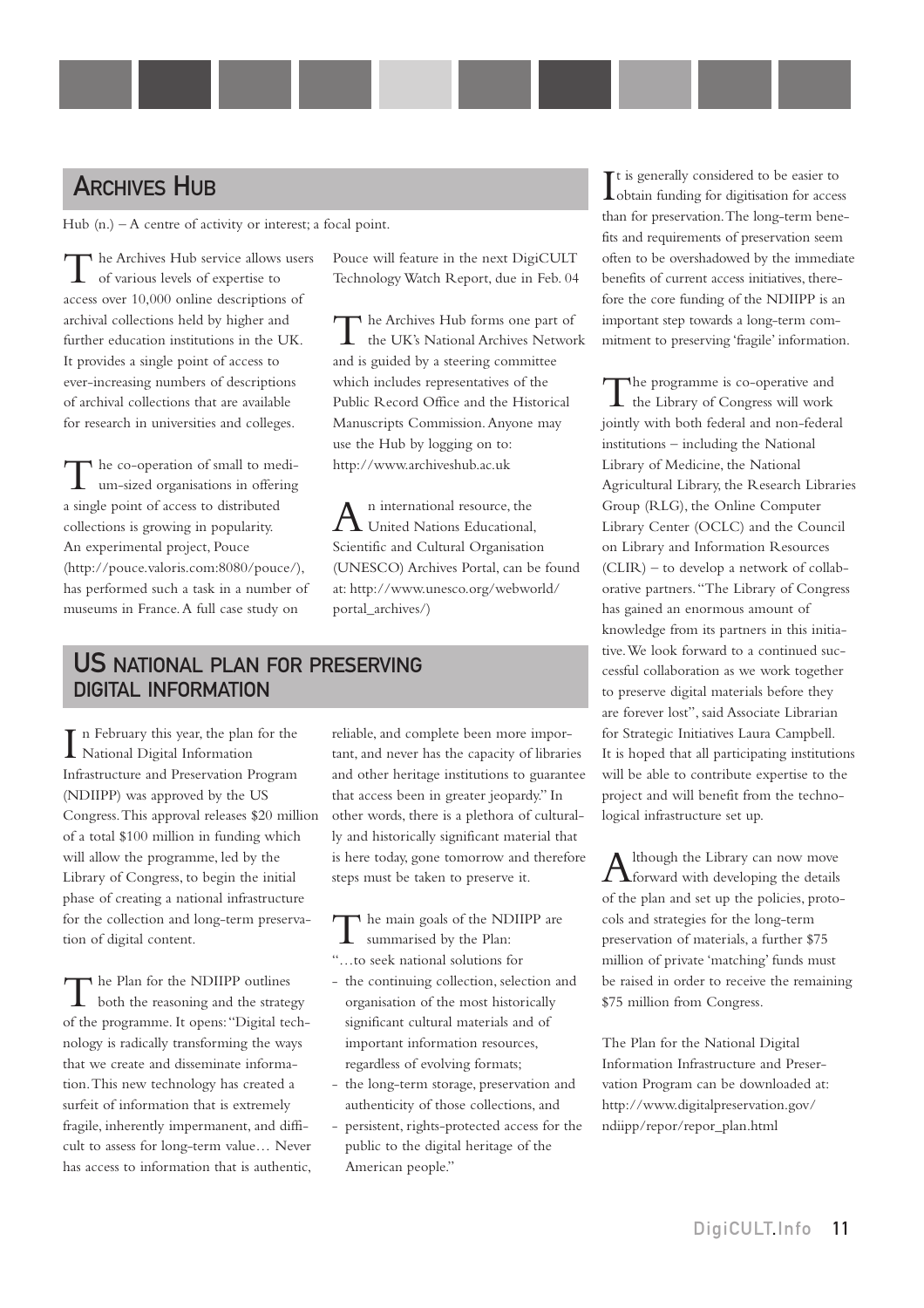## BRINGING ANCIENT GREEK THEATRE TO LIFE WITH INTERACTIVE VIRTUAL ARCHAEOLOGY

The Odeon of Pericles was the first indoor theatre, built 2500 years ago in Ancient Greece.The theatre today is no more than a pile of ruins on the south slope of the Acropolis but, thanks to the Theatron project at the University of Warwick [\(http://www.theatron.org](http://www.theatron.org)), you can now enter a virtual reconstruction of the Odeon, find the best seat, or 'stand' on the stage.



*VR reconstruction of the Odeon of Pericles* 

rchaeological research coupled with state-of-the-art 3D technology allowed the team to reconstruct the theatre, complete with its polygonal roof and around 80 supporting columns. Mr Drew Baker, a Multimedia Designer with e-lab ([http://www.warwick.ac.uk/3d/\)](http://www.warwick.ac.uk/3d/) at the University of Warwick, explains the benefits of 3D imaging:"Virtual reality models of historically important but long-lost ancient sites inject new life into study and enable students and researchers to walk around theatres, many of which have long since disappeared.The creations enable people to look at intricate details and produce 3D representations to help experience time, space and lighting in a way far more engaging than a lecture or set of slides."

 $\prod$ n fact, the virtual Odeon indicates that<br>the rows of supporting columns would n fact, the virtual Odeon indicates that have obscured parts of the stage for around 40% of the audience and the best view was actually from the beams of the roof.This finding indicates that emphasising the grandeur and spectacle of the 3000-seat auditorium itself was probably more important to the Ancient Greeks than providing clear sight lines to the stage. It is likely that the great plays of Periclean Athens would have been held in the nearby open-air theatre of Dionysus (also digitally reconstructed by the Theatron team) and the Odeon would have been used more for events such as recitals or auditions.

ture, in terms of its architecture, in terms of the influence it had on later buildings." The team have already completed reconstructions of almost 30 theatre sites in Europe, ranging from the Theatre of Dionysus to the Globe Theatre in London, in order to gain a better understanding of ancient plays and the places where they were first staged. Professor Beacham says, "By learning about the setting of a play, you can understand aspects of the drama much better.You can really feel what it was like to watch a performance thousands of years ago."These sorts of applications of visualisation technologies create opportunities for research that have never been



*Reconstruction of the Theatre of Dionysus*

Project leader Professor Richard Beacham, from the School of Theatre Studies at the University of Warwick, states that recreating the Odeon with interactive virtual archaeology allows us to better understand the theatre both in terms of its drama and its historical context:"Most people who walk past it are not really aware that there was quite an important building there in terms of culpossible before.As we begin to develop the methods and theory for such studies new understandings will emerge, as will whole new lines of inquiry.

For more information please contact: Drew Baker, e-lab 3D Visualisation Group, University of Warwick,

d.baker@warwick.ac.uk, or Professor Richard Beacham, School of Theatre Studies, University of Warwick, R.Beacham@warwick.ac.uk.

A case study on Theatron can be found in the recent DigiCULT Technology Watch Report (pp. 104-105), which explores the benefits of VRML in Cultural Heritage applications.This Technology Watch Report can be downloaded from: <http://www.digicult.info> .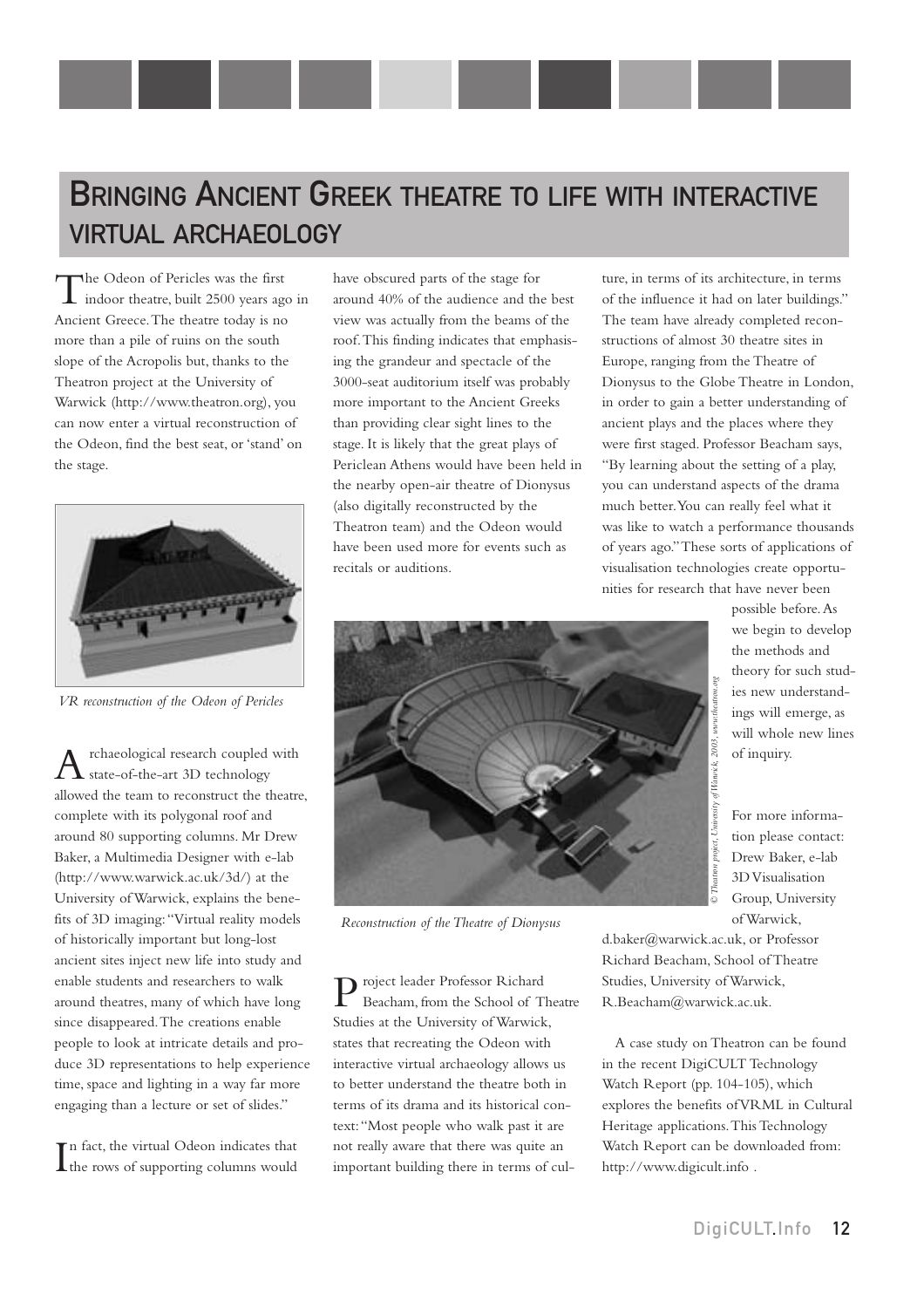## ARCHAELOGY MUSEUMS & 3D IN THE 21ST CENTURY

DAVID CLARKE AND JAMES HEMSLEY, DEPARTMENT OF ARCHAEOLOGY, NATIONAL MUSEUMS OF SCOTLAND, EDINBURGH, SCOTLAND [D.CLARKE@NMS.AC.UK, JAMESRHEMSLEY@CIX.CO.UK] NEIL SHAW AND MICHAEL SPEARMAN, THE MULTIMEDIA TEAM, EDINBURGH, SCOTLAND [N.SHAW@NMS.AC.UK, MIKE@THETEAM.DEMON.CO.UK] MONICA KAAYK, RESEARCHER [ACINOM@CIX.CO.UK]

#### ABSTRACT

The ORION project to develop a<br>Research Roadmap and Network on 3D for Archaeology Museums began with the User Practices and Needs Study reported in this article as well as a technology state-of-the-art survey.The user survey revealed higher than expected take-up to date and a very strong interest in future 3D applications.Although certain industrial areas such as electronic games and television are naturally ahead, archaeology museums are in a leading position in the cultural heritage area as regards 3D and are well placed to stimulate as well as apply technology advances.The growing ORION network is intended to help these efforts. ORION can be found online at: [http://www.orion-net.org.](http://www.orion-net.org)

#### INTRODUCTION

3D literacy has always been a part of the  $\mathcal{J}_{\text{museum}}$  environment and general learning. Curators and other museum professionals read 3D objects to derive meaning. No other discipline does this to a greater extent than archaeology, where objects are absolutely core to gaining a basic understanding of the societies that produced them.The archaeologist's relationship with the 3D object is unique and it is for this reason that the ORION project chose, as its main focus, European

archaeology museums. Nowadays '3D' has come to mean something quite specific in the computer field, i.e. creating the effect of 3D on a 2D computer screen in what is often termed '2.5 D'. It is this sense of 3D, which we are using in this paper, and not the 'true' 3D usually achieved with glasses or virtual reality, although the boundary lines with the latter can be fuzzy.This kind of 3D is already an established part of European society.We are familiar with it from Playstation-type games and television where it often appears in a variety of contexts from news and sports programmes to archaeology and history documentaries. In addition to entertainment and information, its educational potential and its capacity to show, engage and inspire is much greater than 2D images can provide.

This article reports on the results of a survey of museum practices, needs and future aspirations carried out in six European countries in late 2002.The work was conducted as part of the ORION (Object Rich Information Network – IST-23001-39122) project to develop a 'Research Roadmap'.This report may be regarded as 'work-in-progress 'and we hope that it will lead to feedback for ORION.

 $\mathbf{B}$  egun in mid-2002 and due for completion in mid-2003, the EC-supported ORION Object Rich Information Network has two main aims. First, it aims to create an informed, authoritative picture of current and emerging 3D technology, literacy and usage for object and site interpretation in Europe and beyond.This is to help in determining a 'Research Roadmap' for the European Commission.The second main aim is to build up a balanced, structured network of leading cultural heritage, business and technical partners with a direct interest in the development of 3D technology, literacy and usage that will be ready to support subsequent R&D work The project consortium includes archaeology museums from six European countries (Provincial Archaeological Museum of Alicante,Archaeological Laboratories of Dion, Mont Beuvray (archaeological site and museum), National Museum of Ireland, National Museums of Scotland, Neanderthal Museum) and also technical partners from these countries.

#### **METHODOLOGY**

Four main approaches were utilised in this user survey:

**1**.Workshops in each partner country and international workshops such as at EVA 2002 London, bringing together 16 to 40 participants from archaeology museums, universities, companies and other interested organisations.This was the most important method used to obtain information.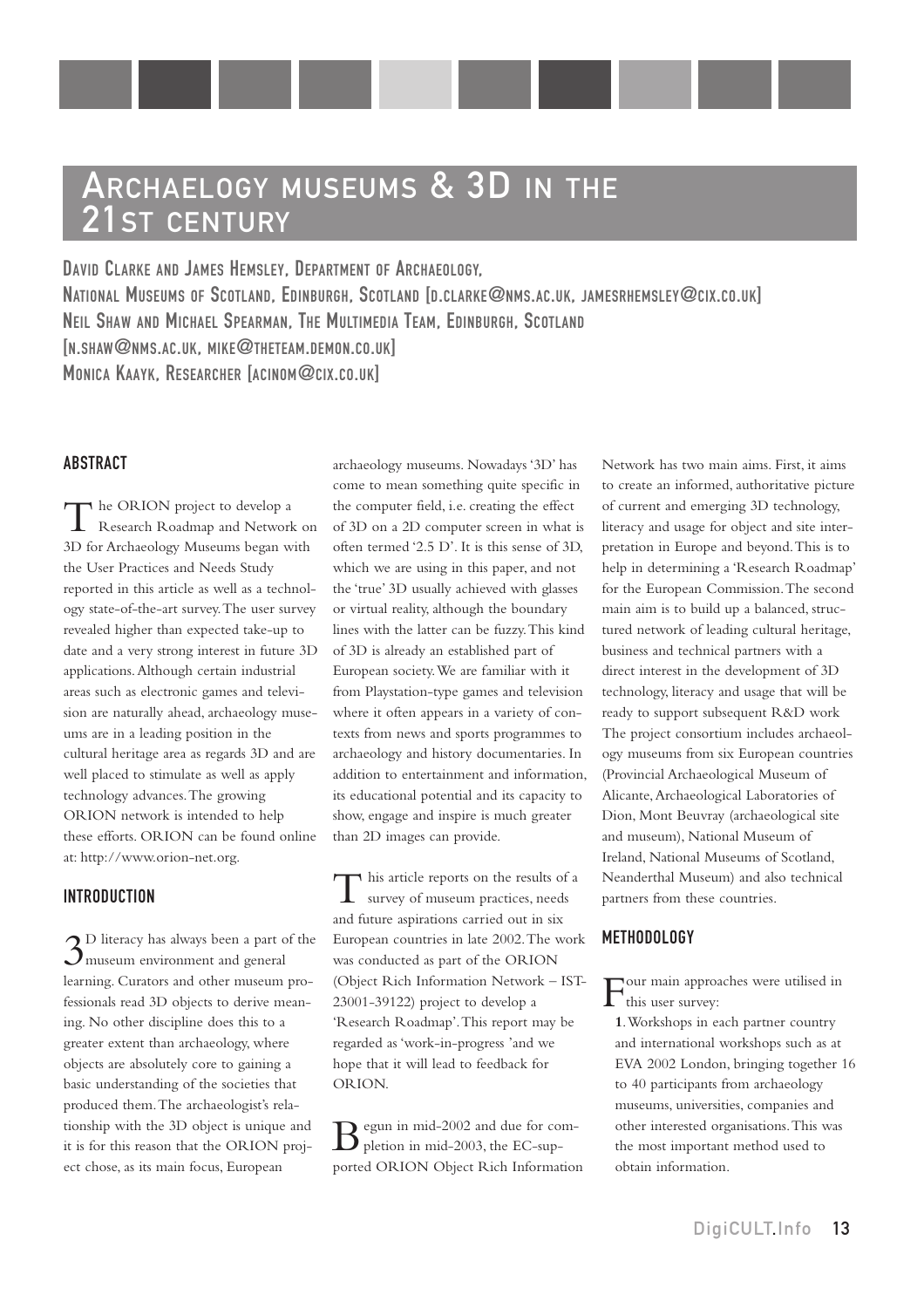**2**. Questionnaire survey with responses from 67 archaeology museums in the partner countries, with this indicative sample ranging from very small museums (3000 visitors per year) to large ones with over a million visitors. **3**. Interviews/meetings with curators, museum management, government representatives and technical experts from the ORION countries along with other European countries, Canada, Japan, Russia and the USA. **4**. Literature and Web research of museum and other relevant sites, taking advantage of current and previous work (see references [2] [3] [4] [5] [6]).

We believe this four-pronged approach provided the team with a reasonable overall picture including 'leaders and laggards' in technology takeup. However, we do not claim to have followed a rigorous statistical methodology since only six countries were covered and we opted to have equal sample sizes from each country, thus under-weighting France, Germany and Spain.

I 'Archaeology Museums' to mean all T n the ORION study we take museums with archaeological collections, thus embracing a range of institutions from small specialised archaeological museums such as the Museum of Cycladic Art in Athens to the Louvre and the British Museum.

Standing at the end of the 'archaeologi-<br>Cal chain' from excavation through to display, museums have a crucial role in preserving and restoring items, and in educational and research access for the public. In the European Union there are around 1 billion objects in 15,000 museums receiving over 600 million visits per year, as reported by the Museums and Galleries and New Technologies (MAGNETS) project [7]. Of this total we estimate that there are over 5000 archaeology museums in

Europe. In the UK, for example, there are 739 museums with archaeological collections – about a third of all museums (www.24hourmuseum.co.uk). Greece is a special case; the majority of museums have archaeological collections.

#### GENERAL USE OF IT AND ENGAGEMENT WITH 3D BY EUROPEAN ARCHAEOLOGY **MUSEUMS**

First, there was a universal acceptance across all six countries analysed that IT has an absolutely core role to play in managing cultural assets and presenting cultural heritage to the public.This was recognised by those representing small museums with little IT capacity as much as by large institutions with sophisticated IT installations.There was, however, a great variety of experience regarding the extent to which IT is currently being used and a concomitant range of future expectations and priorities.At the lower end of the spectrum, a number of smaller museums

collections management system, training staff in using computers, establishing a Web presence. Larger institutions, by contrast, had some very different priorities, for example the incorporation of IT and increasingly 3D in major in-gallery exhibitions and the development of sophisticated online exhibitions. However, a striking aspect was the high level of IT use for research (e.g. the Web and Internet) by both small and large museums.

Consultation with museum profession-als and other key experts in the cultural sector highlighted great interest in 3D and considerable awareness of its potential. Around 65% of archaeological museums said 3D had either an 'important' or a 'very important' role to play in presenting archaeology to the public and in the study of material culture.This varied from around 50% in Spain to around 85% in Greece. One surprising finding from our survey of European archaeological museums was just how many had already used 3D in presenting or promoting their col-



had a very basic level of IT support. Accordingly, the immediate priorities for these institutions tended to be fundamental IT activities such as computerising their

lections, sites or museums.Around 35% of museums we surveyed had already used 3D in some form. Often this was for only one initial presentation or project but further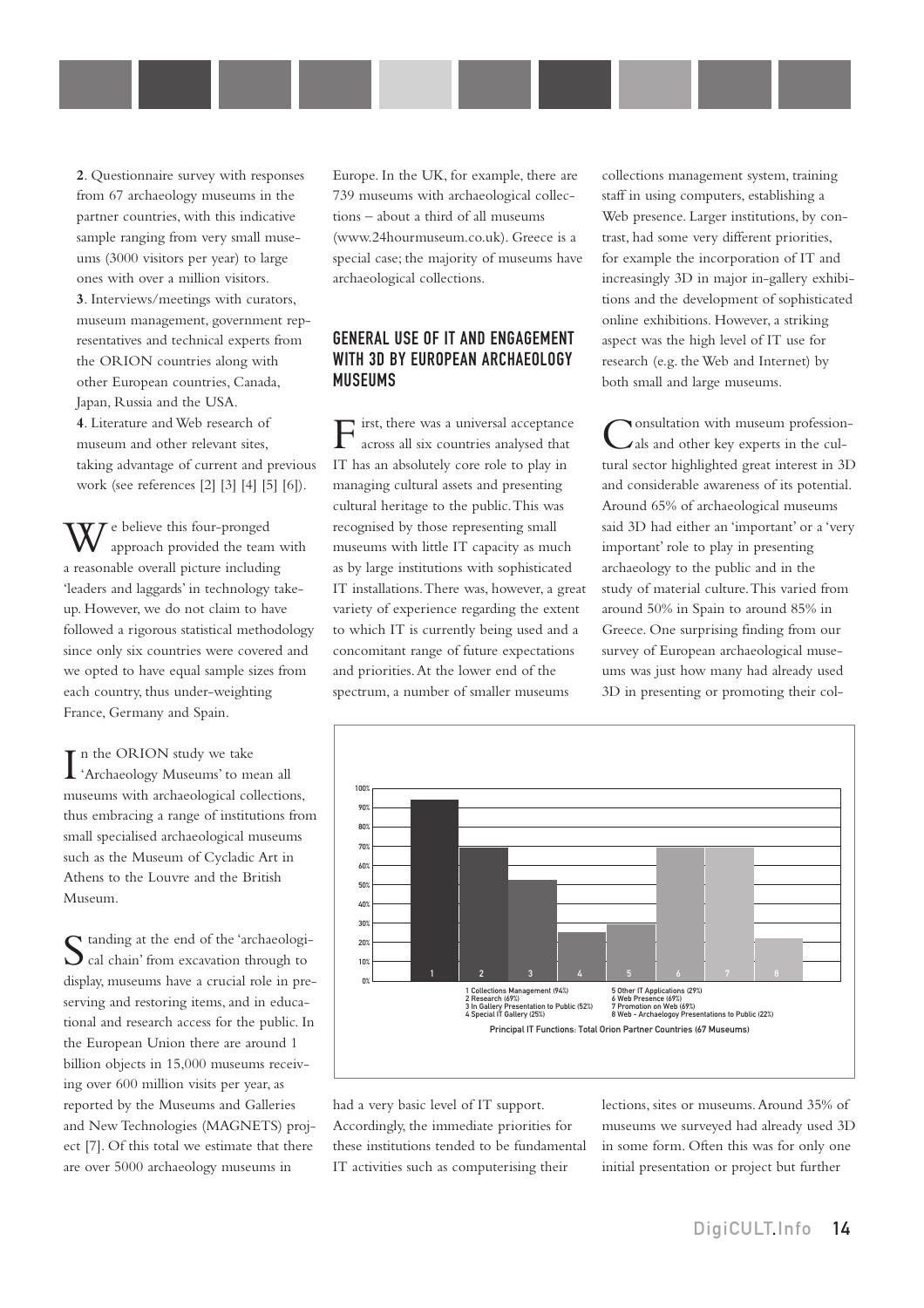inputs from the questionnaire survey, workshops and interviews showed that museums are beginning to realise the potential that 3D offers and take action. Moreover, around 10% of museums consulted held some 3D images of their objects and around 15% held 3D movies of sites. The fact that a significant number of the museums consulted already have the beginnings of a 3D library illustrates a serious awareness of the growing relevance of 3D to the cultural sector.The Scottish Cultural Resource Access Network (SCRAN) has the largest collection to our knowledge in the European cultural sector with several hundred 3D scenes, although a much lower number of 3D images of objects.

The use of 3D provides many specific functional advantages especially as regards social inclusion, as indicated by this quote with regard to Public Access and 3D Applications:

*'The visualisation offered by 3D serves as a better stimulation of the human system of cognitive perception: less abstraction and more real understanding of archaeology.The transfer and the marketing of archaeological or cultural content by 3D opens this field to a greater public and does not focus only on few people of a well-educated elite.'*

(Dr Joachim Paul, Medienzentrum Rheinland des LVR, ORION interview, 2 October 2002)

 $\sum_{\text{main forces affecting the take-up of}}$ 3D by Euro- pean archaeology museums are as follows:

*Negative forces:*

- Perceived costs (65%)
- Lack of appropriate knowledge of 3D
- Conservation
- Lack of awareness of commercial benefits
- Confusion between accessibility and 'dumbing down'
- Fear of obsolescence *Positive forces:*
- Falling costs as technology develops and experience grows
- A number of role models
- Increasing public familiarity with 3D, e.g. games and TV
- Influence from other areas, e.g. medical and tourism, industry
- University, research institute and company interest in museums

**M** ost museums that provided inputs<br>to the study were agreed as to the benefits of using 3D as a vital means of enhancing public access to both objects and sites.They feel 3D offers potentially unprecedented opportunities for:

- Getting nearer towards using real objects than can be achieved by 2D presentations
- Increasing users' sense of connection to and ownership of cultural resources
- Increasing effective learning by showing more clearly than can be achieved with 2D
- Promoting interest in and understanding of not only the objects and sites butthe societies and cultures that produced them.

The opportunities come in many forms.While using 3D representations users can:

- Virtually examine a treasure which only specialists and curators could normally handle, see all of the object – including reverse, base and, where applicable, the interior – and even view a magnification of the object to several times its size to analyse details.
- See how objects, such as tools, were actually used.
- See where objects, such as statues, would originally have appeared within a site.
- Virtually explore objects and sites that no longer exist in their original form.
- Virtually explore alternative views of what original objects and sites might

have looked like.

- Virtually compare different objects or different sites.
- See how an object or a site developed over time.
- Virtually explore existing sites.
- See how sites, such as mills, operated and what processes were involved.
- Virtually explore sites that are not easily accessible, such as underwater wrecks.

I which it was generally agreed should be n addition to these uses for the public, the main priority, there are also many other advantages and uses both for museum professionals and also for marketing applications such as physical reproduction manufacture.

#### ROLE MODELS AND FUTURE ASPIRATIONS

One of the ORION questionnaire<br>
Otopics was on examples of good practice.This led to a surprisingly high number of responses that cited more 'foreign' cases than national cases.This is indicated by the replies from the Greek museums surveyed who cited as examples: Byzantine Museum of Athens, Louvre, Sanctuary of Isis at Dion,Archaeoguide at Olympia, University of Newcastle, British Museum, Boden Museum Berlin, Metropolitan Museum NY, and the Virtual Reconstruction Cultural Map of Rome CD-ROM.

It may be noted that in general there was<br>considerable willingness to look outside It may be noted that in general there was one's own country for best practice and indeed outside Europe, reflecting both the openness and the nature of the museum archaeologists. However, for some countries the references were mainly national and a number stated that they knew of no example of excellence.There is thus no reason for complacency.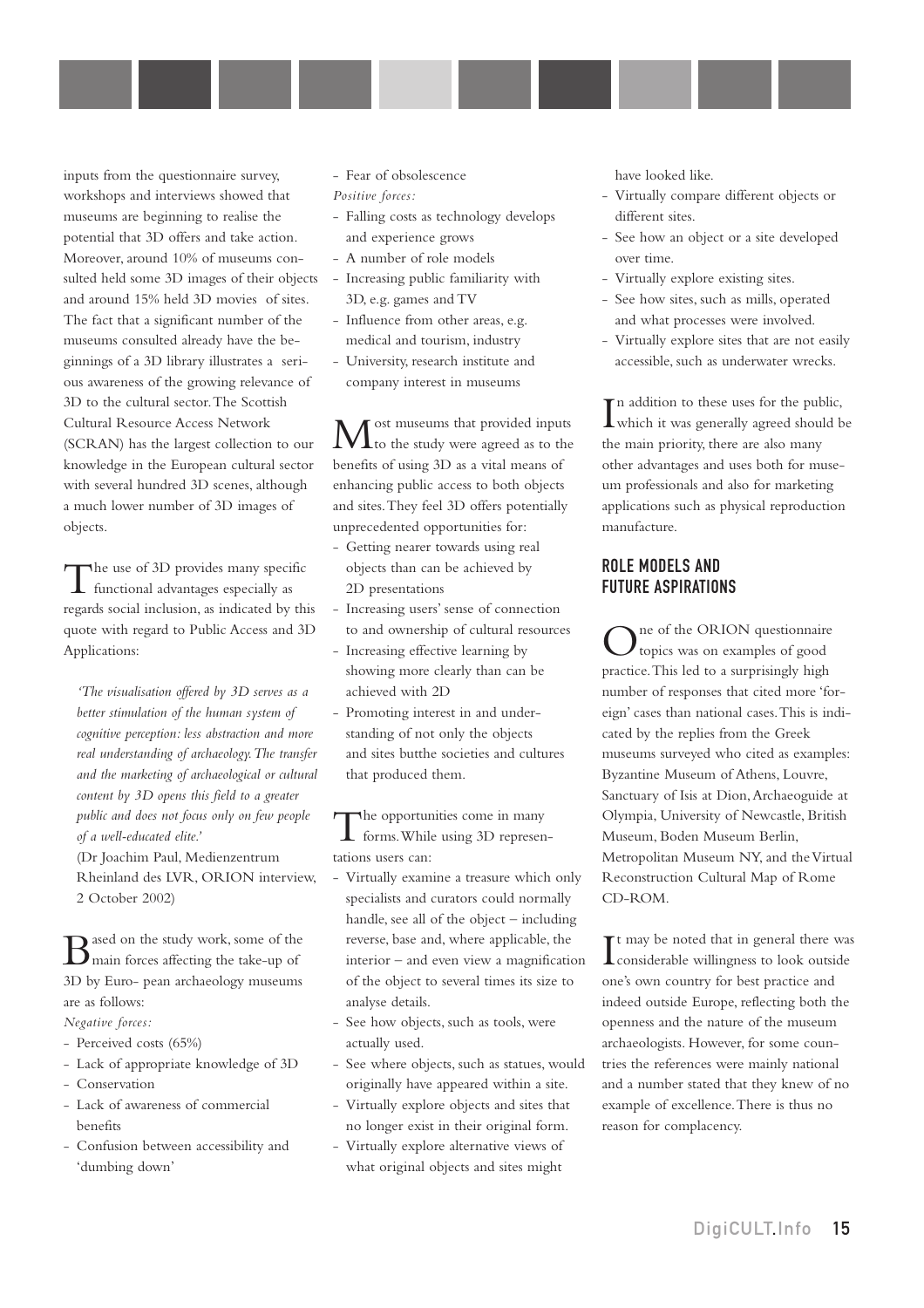Atelling finding was that around 45%<br>of museums said that 3D was part of their future IT development strategy. In some cases, this involved specific, identified projects; in others, it represented more of a declaration of intent.There was a large variation across countries on this question, from around 35% in Scotland and France to around 80% in Germany. Regardless of whether or not 3D was part of their institutions' present plans, there was almost universal consensus among museum professionals that certain uses of 3D in an archaeological museum context constituted a high priority despite the costs.There was a strong consensus across all countries that the main purpose of using 3D was, in the first instance, to create better public access to museums' collections. Presentation of 3D resources was rated a significantly higher priority than other uses such as facilitating academic research, documentation and security, restoration and conservation, or marketing. However, as institutions increasingly use 3D for public access purposes, they are more likely to use 3D resources in other areas of their day-today work.

I n researching the current and potential<br>future role of 3D in archaeology musefuture role of 3D in archaeology museums in six European countries, it is important also to consider the broader context, first in the context of the archaeological museums in the rest of Europe which we believe have similar experiences and future aspirations to those studied in the six ORION countries. For example, in Italy there are many examples of leading 3D practice but there are also many small archaeological museums that have not yet been able to 'enter the 3D world'. Secondly, there are archaeology museums worldwide and consideration of published papers, conference presentations and, perhaps most importantly, visits (both physical and using the Web) and personal contact with leading international figures indicates that the European trends are being shared

worldwide with pioneers such as the Smithsonian and the Takayama Museum in Japan. Other types of museums are also important to consider, one example being Science museums (who are also in the forefront of 3D use). Returning to archaeology, ORION has also focused on cutting-edge research and development in archaeological excavations (e.g. the 3D MURALE project, [http://www.brunel.ac.](http://www.brunel.ac.uk/project/murale) uk/project/murale/) and cultural tourism [\(e.g.Archeoguide project, http://archeogu](http://archeoguide.intranet.gr)ide.intranet.gr/).The games, manufacturing, medical and television industries are areas of intense activity in 3D, as is the 3D systems supplier sector. ORION technology work includes consideration of these industries and corresponding work in universities and research institutes.

The Research Roadmap sets out the key lines for research and development meriting possible EU support in the Sixth Framework Programme. In the study of user needs therefore, particular attention was paid to the views of users and technical specialists attending the user-oriented workshops.The workshops resulted in the following initial (partial) list of priority topics:

- Developing culturally aware Centres of Excellence to disseminate to the museum community information and advice about 3D – including on best practice in IPR and business standards – and provision of 3D technical and design expertise.
- Research into delivering high-quality, high-resolution 3D images of objects at affordable costs. N.B.The European Commission has, as a priority, reduction of digitisation costs by 50% and this is a goal that may well be achieved in the timeframe up to 2006 supported by well-focused R&D efforts.
- Research into technology to provide high-quality presentations of different restoration alternatives for objects and reconstruction alternatives for sites.
- 3D and disabled access, including for

example haptics ('touching' technologies).

- 3D watermarking technology and 3D content management systems.
- Automated 3D measurement systems for registration purposes including objects from recent excavations.
- Showcasing such new results in a major international touring archaeological exhibition.
- Exhibition to major world centres supported by an advanced 3D Website.
- Investigation into social and psychological behaviour with regard to 3D.
- Research into overcoming 'soft' organisational barriers to 3D take-up by museums and use of benchmarking management approaches.

sing the parallel-technology stateof-the-art study in ORION these issues are being transformed into more detailed R&D topic descriptions. Moreover the entire 3D and Archaeology issue can be regarded as just one 'cell' in the wide-ranging Research Roadmap matrix from the eCultureNet project (see <http://137.120.135.183/FP5/>for the latest information).

#### CONCLUSIONS AND NEXT STEPS

'You see great 3D used in archaeology and history programmes on television in Britain.TV has really grasped the opportunities that 3D offers.Why don't museums?' Mark Wright, Edinburgh Virtual Environment Centre, Edinburgh University, ORION Workshop, Edinburgh, 3 December 2002

The potential for 3D use in museums<br>is clear; however, it should be recognised that archaeology museums, especially in Germany, are more advanced in this regard than other types of museums and far ahead of other memory institutions such as archives and libraries which naturally concentrate on 2D images, despite calls to get engaged in 3D (Lesk, 2002).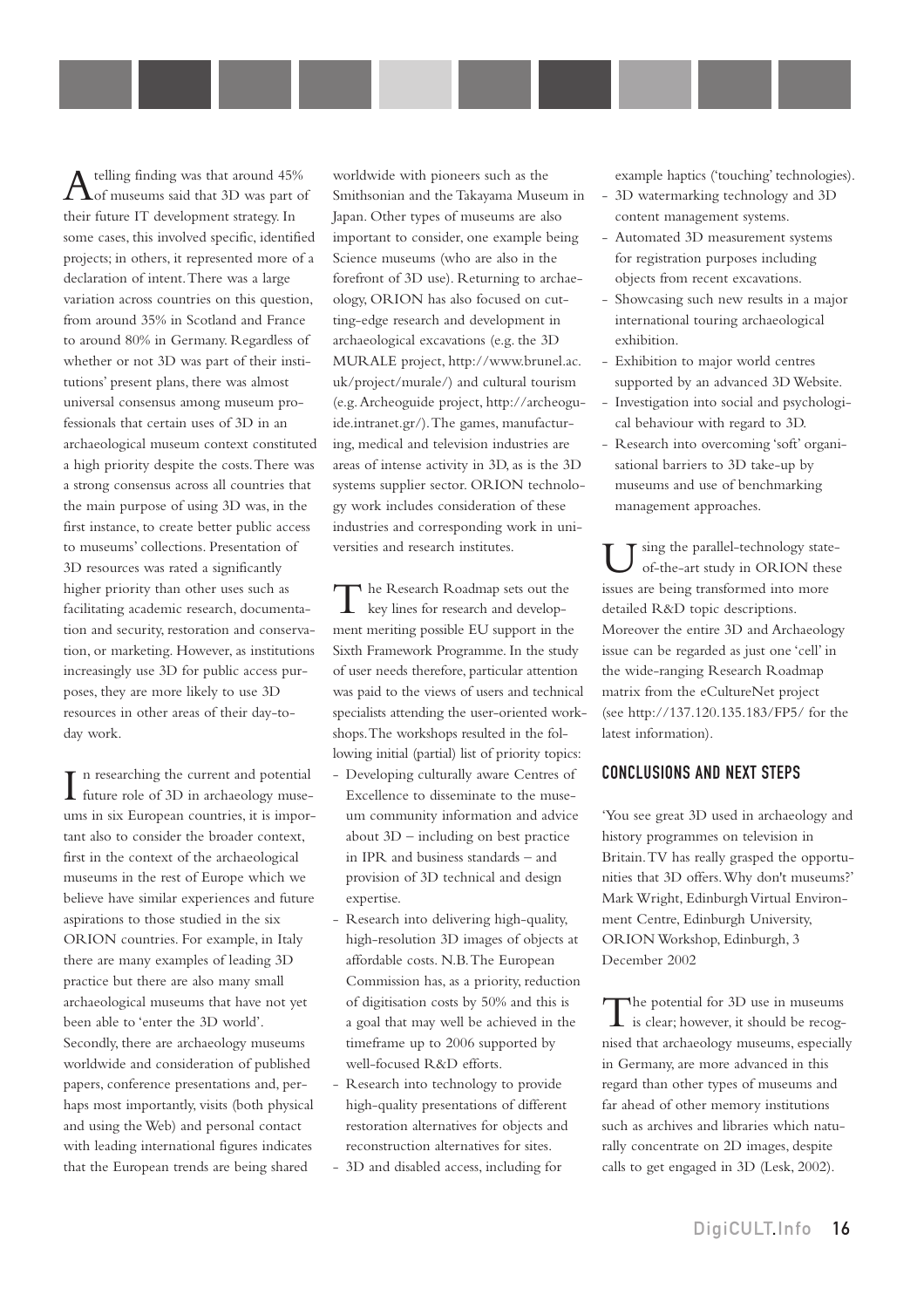**I** nevitably, there are, as with 2D, practic issues inhibiting full development, one nevitably, there are, as with 2D, practical example being watermarking:'Without effective 3D watermarking museums will naturally be unwilling to distribute 3D images of their objects.'

John Taylor, National Research Council of Canada, ORION Workshop, London, 24 July 2002

This leads to specific conclusions for the Research Roadmap, as already indicated above and similarly for other business and management issues.

Text steps include publishing online the full ORION report on User Needs and Practices as reported in this paper, as well as the report on Technology State of the Art. However, the key document is the ORION Research Roadmap, which has recently been completed and will be made available online in the near future.

For more information on the ORION Object Rich Information Network, visit: <http://www.orion-net.org/index.asp>

#### **REFERENCES**

- [1] Lesk, M.: 2D Good, 3D Better Higher: Dimensions in Digital Libraries. EVA Harvard Symposium 2002,VASARI UK, Fleet, Hampshire, UK
- [2] Lowe,A., Franquelo, M. & Clark, J.: The Production of Conservation Facsimiles: the Tomb of Seti 1. EVA 2002 London Conference Proceedings, VASARI UK, Fleet, Hampshire, UK
- [3] Chen, L.: Excursion to an Ideal Landscape:West Lake Beyond Time and Space. EVA 2001 Florence Proceedings, Pitagora Editice, Bologna 2001
- [4] Brewster, S.:The Impact of HAPTIC Touching on Cultural Applications. EVA 2001 Scotland Proceedings, VASARI UK, Fleet, Hampshire, UK
- [5] McLaughlin, M. and Sukhatme, G.: Touch in Immersive Environments. EVA 2000 Scotland,VASARI UK, Fleet, Hampshire, UK
- [6] Mulrenin,A.M., DigiCULT Primary Results: Unlocking the Value of the Cultural Heritage Sector. EVA 2001 Berlin Proceedings GfaI, Berlin, 2001
- [7] MAGNETS report on Museums & Galleries and New Technologies, 1997 [http://www.vasari.co.uk/magnets/](http://www.vasari.co.uk/magnets/VMAG.html) VMAG1.html



*Images of The Hague*

### REPORT ON PRESERVING E-MAIL

igital information is often ephemeral and difficult to capture for a permanent record.Additionally, to maintain their value as accurate historical artefacts, it must be ensured that digital objects are both authentic and inviolate.Testbed Digitale Bewaring (Digital Preservation Testbed [http://www.digitaleduurzaamheid.nl/hom](http://www.digitaleduurzaamheid.nl/home.cfm) e.cfm) was set up in October 2000 by the Dutch government in order to carry out research into the long-term preservation of

four kinds of digital object: e-mail messages, text documents, spreadsheets and databases.

Recommendations for the preservation of e-mail can now be found in a new publication, 'From digital volatility to digital permanence: Preserving emails', in the Digital Preservation Testbed Virtual Library at: [http://www.digitaleduurzaamheid.nl/](http://www.digitaleduurzaamheid.nl/index.cfm?paginakeuze=185&categorie=2) index.cfm?paginakeuze=185&categorie=2

The report covers topics related to the

long-term preservation of e-mails: technical, cultural and legal issues (including the potential of XML); the roles of managers, record keepers, ICT professionals and end-users; and the practical aspects of digitisation.

Digital Preservation Testbed is planning to produce recommendations for preserving text documents, spreadsheets and databases in three more separate publications.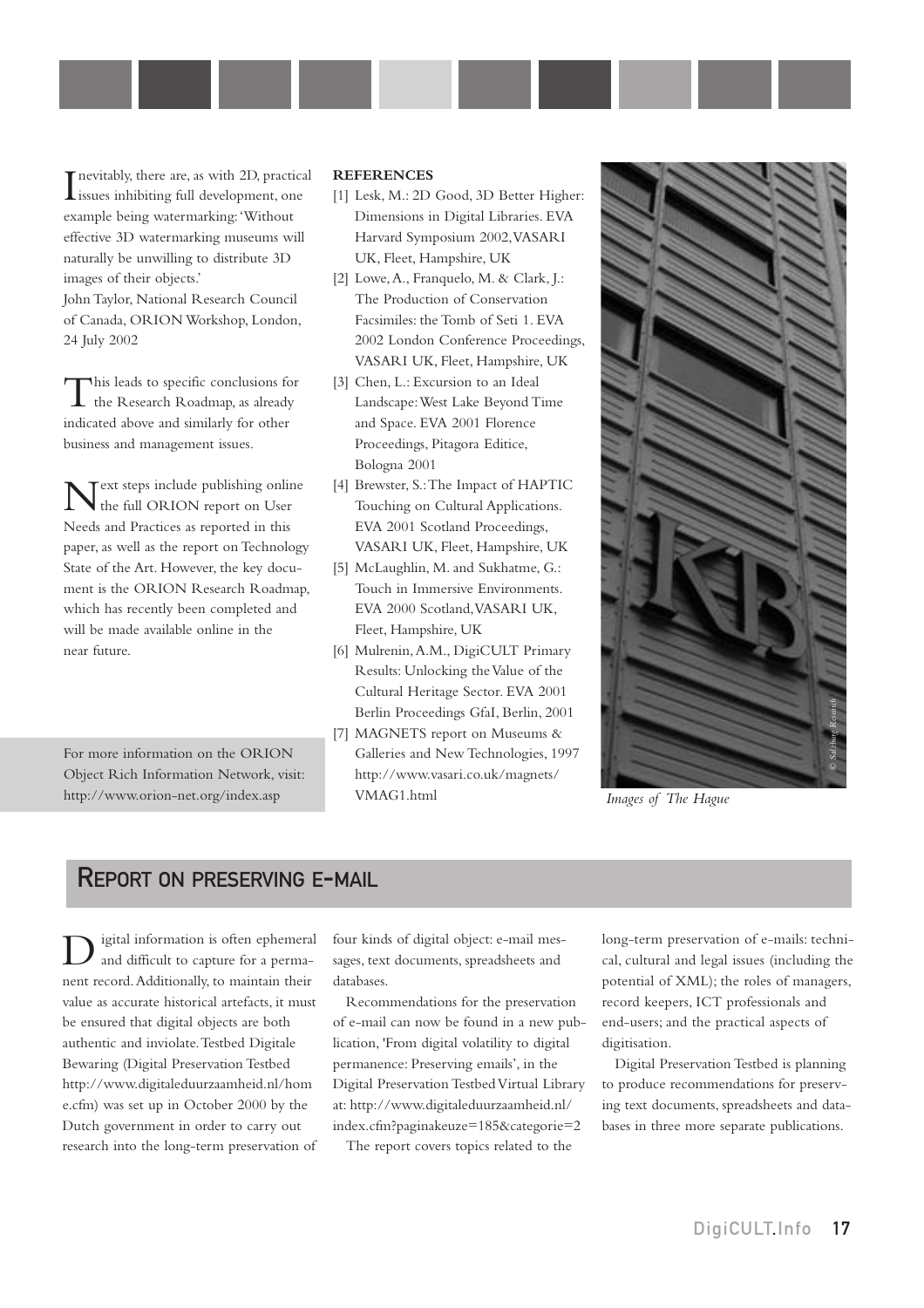### RECENT STUDY SHOWS GROWTH IN EDUCATIONAL LINKS FOR US MUSEUMS

 $\mathsf{T}$ S museums from art galleries to zoos commit more than a billion dollars and over 18 million instructional hours annually to providing learning programmes for schoolchildren under 12.

 $A$  recent study by the Institute of Museum and Library Services (the primary source of federal grants for museums and libraries) found that median educational programming costs increased four-fold, from 3% of the total budget in 1995 to £22,500 (12% of budget) in 2001.

The Institute of Museum and Library Services (IMLS) study shows that museums present educational programmes in core school subjects that are reaching an increasing number of teachers and pupils. By surveying more than 15,000 museums of all sizes, types and locations, the IMLS study found that, in 2000-01, nearly 70% of responding museums said the number of schools, students and teachers they serve had grown in the past five years.

The survey also found that 71% of<br>museums work with curriculum specialists to tailor educational programming

to support school curriculum standards and that museums are increasingly using new technologies to improve access to their resources: 72% use Websites for educational programming, 58% e-mail teachers and 24% e-mail students directly.

Educational activities offered by museums include field trips for school groups (77%), museum staff visits to schools (54%), teacher training (32%), resource kits at school sites (34%) and travelling exhibits (17%).

 $\rightarrow$  he survey highlight publication, True Needs,True Partners 2002, can be viewed at: [http://www.imls.gov/](http://www.imls.gov/pubs/pdf/m-ssurvey.pdf) pubs/pdf/m-ssurvey.pdf

For more information about the Institute of Museum and Library Services, visit: <http://www.imls.gov>

I MLS Director Dr Robert<br>Martin said, "Museums are MLS Director Dr Robert no longer depositories of the past, but are centres of learning. The resources that they bring to school partnerships provide unique object-based and visual learning opportunities that help schools meet their learning objectives. IMLS wants every child to have access to museums and libraries, to encourage a love of discovery and learning that they can return to again and again in their lives."



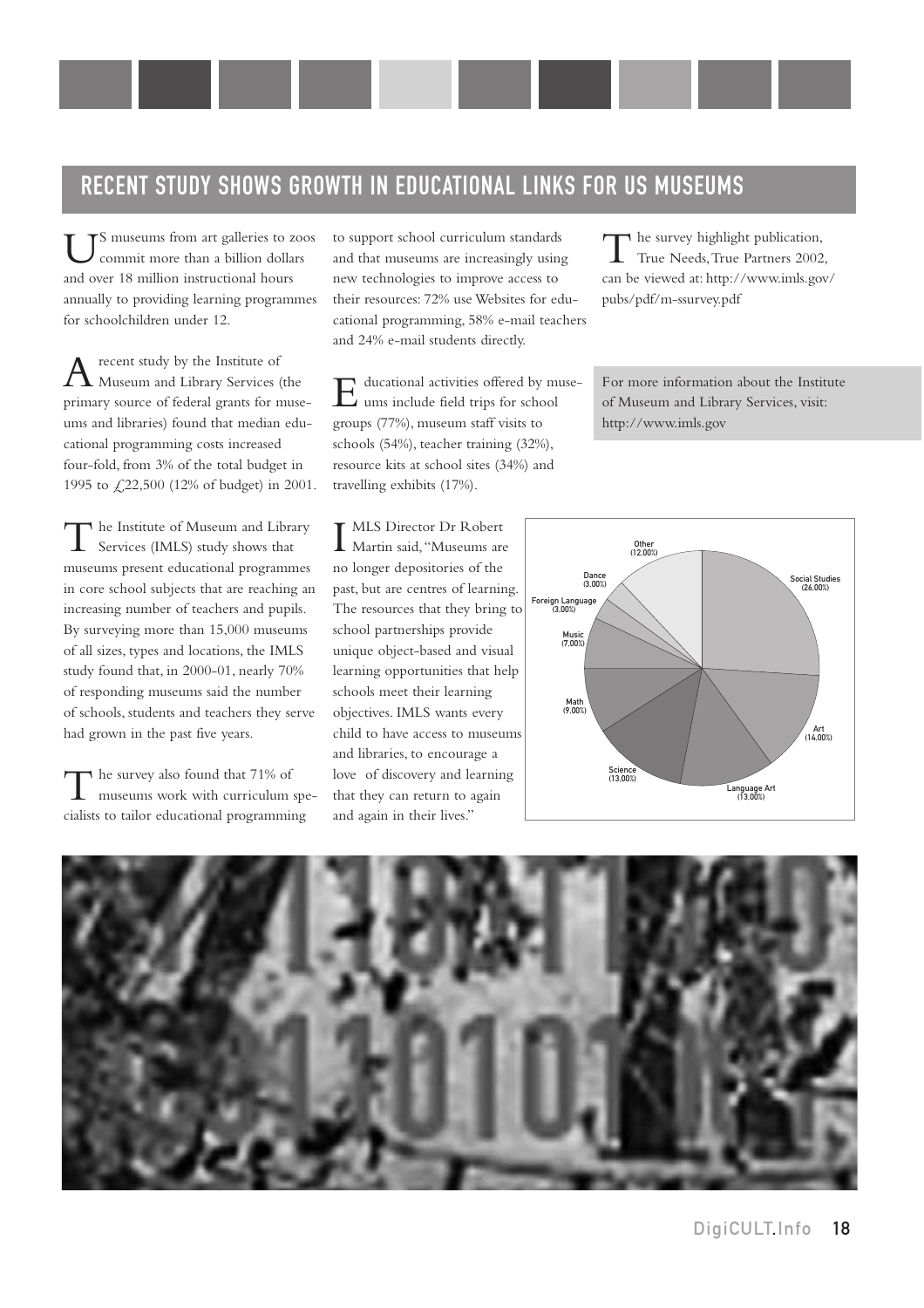# **LESTER** (LEARNING SCIENCE AND TECHNOLOGY REPOSITORY) BY LISA SPIRO

**In a fast-growing sector it is often useful for projects, researchers, organisations and communities to be able to communicate with one another. Unfortunately, the speeds at which innovative technologies change sometimes make it difficult to quickly get an accurate overview of the field in question. Project Director Lisa Spiro describes the Learning Science and Technology Repository ([http://lester.](http://lester.rice.edu) rice.edu), a gateway to events, discussions and information about the development of learning technologies.**

Tracking and facilitating innovation in learning technologies - The lack of a forum focused on ongoing research in learning science and technology hampers efforts to (1) track innovations, (2) identify areas requiring further research, and (3) implement new learning technologies. LESTER fills this gap.

Developed by Rice University's ETRAC (Educational Technology Research and Assessment Cooperative, [http://antioch.rice.edu/etrac/about.htm](http://antioch.rice.edu/etrac/about.html)l), and sponsored by Microsoft Research, LESTER serves as an information gateway to support the creation and implementation of innovative learning technologies as well as the dissemination of new research about learning. LESTER features a robust, Web-accessible database inventorying leading learning science and technology (LST) projects, researchers, research organisations, and funding agencies around the world. Through this continuously updated resource, users can discover valuable information about significant LST initiatives, such as their research priorities, timelines, funding sources, personnel and sponsoring organisations.

J ust as online educational resource communities such as the Multimedia Educational Resource for Learning and Online Teaching (MERLOT, [http://www.merlot.org\)](http://www.merlot.org) provide extensive, carefully catalogued records about educational content in a range of disciplines, so LESTER serves as a dynamic portal to innovative educational technologies and research projects, as well as the researchers and organisations developing them. LESTER can be searched, analysed and updated by researchers, and is based on a robust, extensible data model that captures the relationships among LST entities and activities. LESTER provides the basis for a composite portrait of ongoing research in learning science and technology, highlighting new technologies and their application to teaching and learning.

#### *Goals*

The specific goals of LESTER are:

- To improve educational practice and research by making available detailed, current information about significant learning science and technology (LST) organisations, projects and researchers.
- To facilitate collaboration among LST researchers.
- To make visible research paths and reveal gaps in current research priorities.
- To serve as a community space for learning science and technology.
- To address the gap between innovation and implementation.

#### *Approach*

To achieve these goals,

- LESTER's approach is to:
- Build an active, engaged user community.
- Design LESTER so that it can be scaled, extended and federated with similar

databases.

- Actively collect information.
- Develop an LST Taxonomy and Thesaurus to be used in creating records.

#### KEY FEATURES OF LESTER

#### **Offers high-quality, useful information about new technologies for education**

LESTER makes visible otherwise hard-tofind information about the state of the art in learning science and technology by aggregating data culled from journal articles, conference presentations,Websites and other sources, as well as data contributed by the researchers themselves.When LESTER was released on 2 December 2002, it contained information on more than 265 projects, 290 researchers, 180 research organisations and 110 funding organisations throughout the United States and Europe.

#### **Constructs a collaborative and inclusive community**

Through LESTER, researchers can discover potential partners, and instructors and instructional technologists can identify promising technologies and methodologies. Not only does LESTER provide a window into the LST community, it also enables the members of this community to add new records and edit existing ones about their projects and organisations.

#### **Provides language for describing emerging technologies**

To facilitate accurate searches and provide a precise descriptive language, LESTER employs a set of keywords that is based upon the ERIC Thesaurus, a standard vocabulary in the field of education, but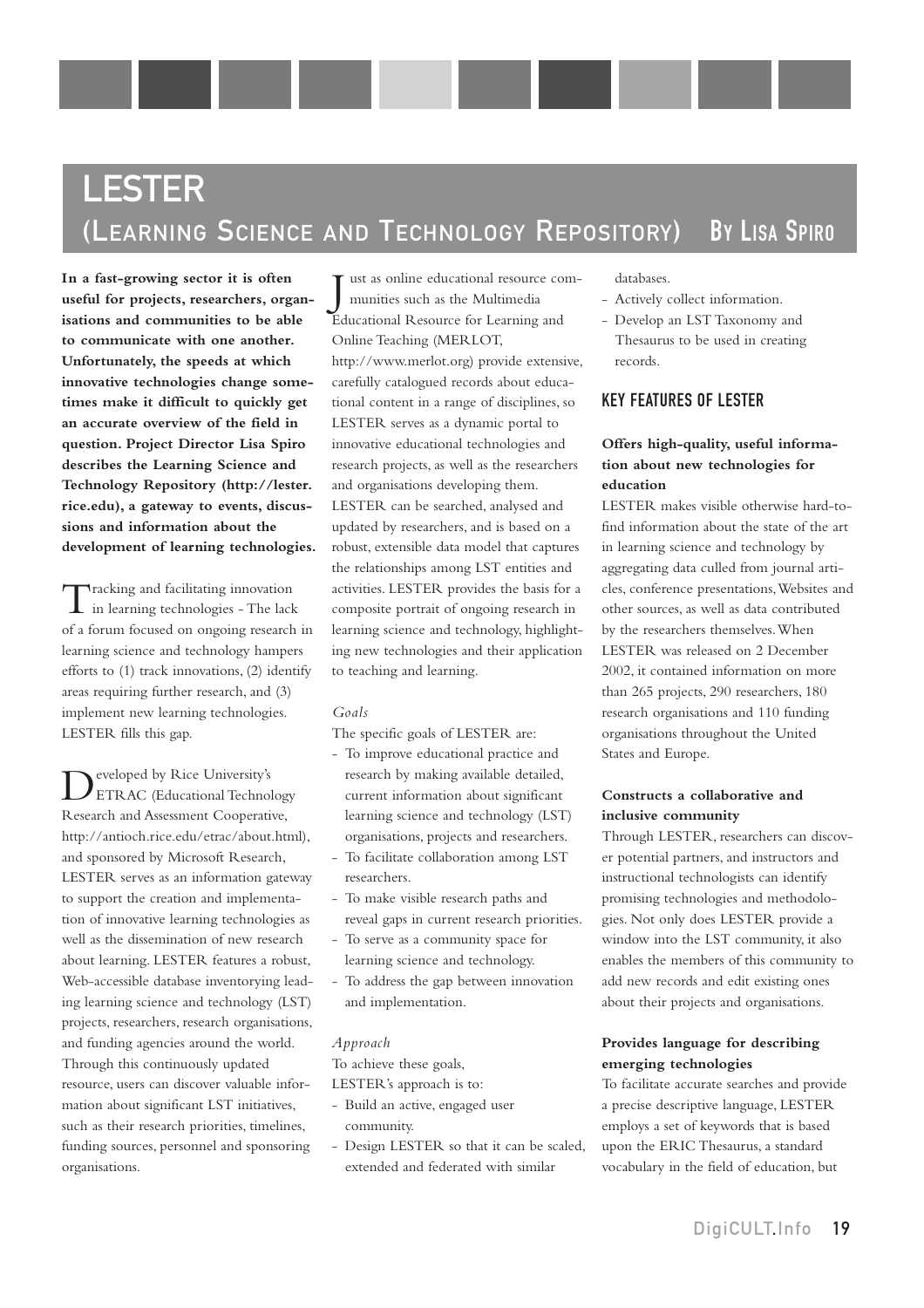that includes new terms and keyword hierarchies drawn from the computer science and high-tech communities.

Complements other information sources on learning science and technology LESTER offers snapshot views of ongoing research, enabling users to dig more deeply by visiting related Websites for further information. By providing information about researchers and organisations as well as projects, LESTER highlights centres of activity in particular areas of educational technology.

#### FUTURE DEVELOPMENTS

s LESTER grows, it will provide key elements of the basic research infrastructure for LST and support communication and collaboration. LESTER will include a wider variety of data, including information about conferences and current funding opportunities in educational technology as well as white papers and citations submitted by researchers. In addition, we would like to enable greater information exchange and interactivity in the LST community by providing online forums, bulletin boards, and other communitybuilding tools, as well as by enabling users to contribute peer annotations about projects. It is hoped that LESTER will contribute to research by providing information about recent innovations, promoting interdisciplinary collaborations, and offering both an overarching taxonomy and data to support the development of research roadmaps. LESTER also aims to address the gap between research and implementation in the classroom by providing a lens through which instructors and technologists can examine recent research. Success will be measured by number of registrands, number of records included in LESTER,Web traffic, and usefulness and quality of LESTER as determined by user studies.



*Images of The Hague*

For more information, please visit: <http://lester.rice.edu>or contact Lisa Spiro, Project Director, at: lester@rice.edu

# THE DIGITAL OBJECT IDENTIFIER SYSTEM EXPLAINED

#### WHAT IS A DOI?

The Digital Object Identifier (DOI®) system is for persistent identification and interoperable exchange of intellectual property on digital networks. It provides an extensible framework for managing intellectual content in any form, at any level of granularity and in any digital environment. A DOI differs from commonly used Internet pointers to material (e.g. a URL) because it identifies an object as a first-class entity, not simply the place where the object is located.

#### WHAT IS THE IDF?

The International DOI Foundation (IDF) was created in 1998 and supports the needs of the intellectual property community in the digital environment by the development and promotion of the Digital Object Identifier system as a common infrastructure for content management.The Foundation is a registered not-for-profit organisation, controlled by an Executive Board elected by the members of the Foundation.The activities of the Foundation are controlled by its members. Membership is open to all organisations with an interest in electronic publishing and related enabling technologies.

In April this year, an informal consort tium of three national libraries (The n April this year, an informal consor-British Library, Die Deutsche Bibliothek and the Koninklijke Bibliotheek) joined the IDF. *Images of The Hague*<br>
For more information, please visit:<br>
http://lester.rice.edu or contact Lisa Spire<br>
Project Director, at: lester@rice.edu<br> **Project Director, at: lester@rice.edu**<br> **Project Director, at: lester@rice.e** 

More libraries, particularly national libraries, are being encouraged to join the IDF by the International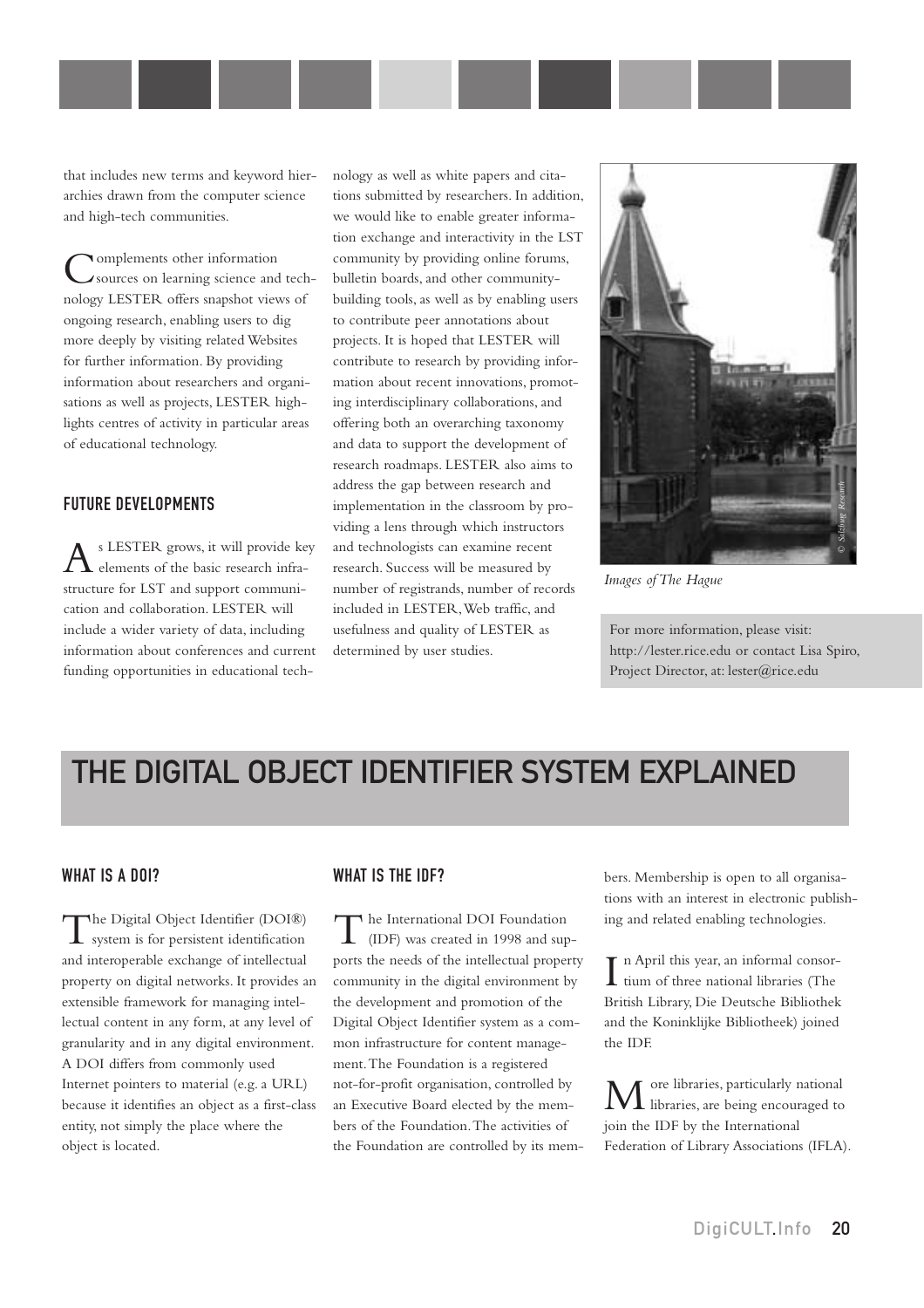A 2002 steering group meeting of the IFLA and International Publishers Association (IPA) recognised that national libraries are extremely well placed to lead the adoption of DOI within library communities, in particular given their role in associating bibliographic information to national collections.

Using DOIs can make managing intellectual property in a networked environment much easier and more convenient. For example, a library or a publisher can construct a central directory of digital objects, all uniquely identified with DOIs, which can be accessed over a network. Each item within the system and its associated metadata have persistence if moved or bookmarked and are interoperable with data from other sources.The DOI system is also extensible and can provide functionality to deal with groups of objects, management of data for multiple output formats and dynamic updating of data and services.

The initial focus of DOI applications was on created resources rather than natural objects (e.g. specimens in a natural history museum, people, places, events, etc.). However these other types of resource are also necessarily involved in

intellectual property transactions, and so may be identified by DOIs where appropriate.As a DOI can be used to identify any resource involved in an intellectual property transaction, it facilitates the construction of automated services and transactions for e-commerce. Practical applications of DOI in use in an e-book can [be viewed at: http://doi.contentdirec](http://doi.contentdirections.com/phase2.html)tions.com/phase2.html

 $\bigwedge^\text{detailed description of the DOI sys-}$ DOI tools and latest news can be found at: <http://www.doi.org>



#### FREE SHEET MUSIC FOR LIBRARY USERS

Thousands of pieces of music can now be accessed, free of charge, from seven of Denmark's libraries. Users can download and print out high-quality original editions of classical music and jazz from worldfamous artists, composers and publishers. The owners of the music receive a royalty from the library for each copy that is distributed.The seven libraries (Frederiksberg, Gentofte, Copenhagen, Odense, Herning, Aarhus and the State Library) will pilot the system before it is expanded to a possible 250 libraries in Denmark.

This new access scheme is a result of co-operation between Denmark's National Library Authority (Biblioteksstyrelsen, [http://www.kb.dk/](http://www.kb.dk/index-en.html) index-en.htm) and Sheet Music Now A/S ([http://www.sheetmusicnow.com/\).The](http://www.sheetmusicnow.com/) project provides enhanced access services for members of the public and also ensures that the artists' rights are protected.

#### "WHAT'S NEW IN DIGITAL PRESERVATION"

I bulletin "What's New in Digital ssue 5 of the DPC/PADI quarterly Preservation" is now available. It covers a selection of the recent digital preservation activity of various organisations and initiatives, as well as specific areas of activity.This issue is collated from the Preserving Access to Digital Information (PADI) Gateway and covers February-May 2003.

 $\sum$  ou can view or download the report from the Digital Preservation Coalition (DPC) Website at: [http://www.](http://www.dcponline.org/graphics/whatsnew) dpconline.org/graphics/whatsnew/ or from the National Library of Australia (NLA) at: [http://www.nla.gov.au/padi/qdigest/](http://www.nla.gov.au/padi/qdigest/june2003.html) jun2003.html

*Images of The Hague*

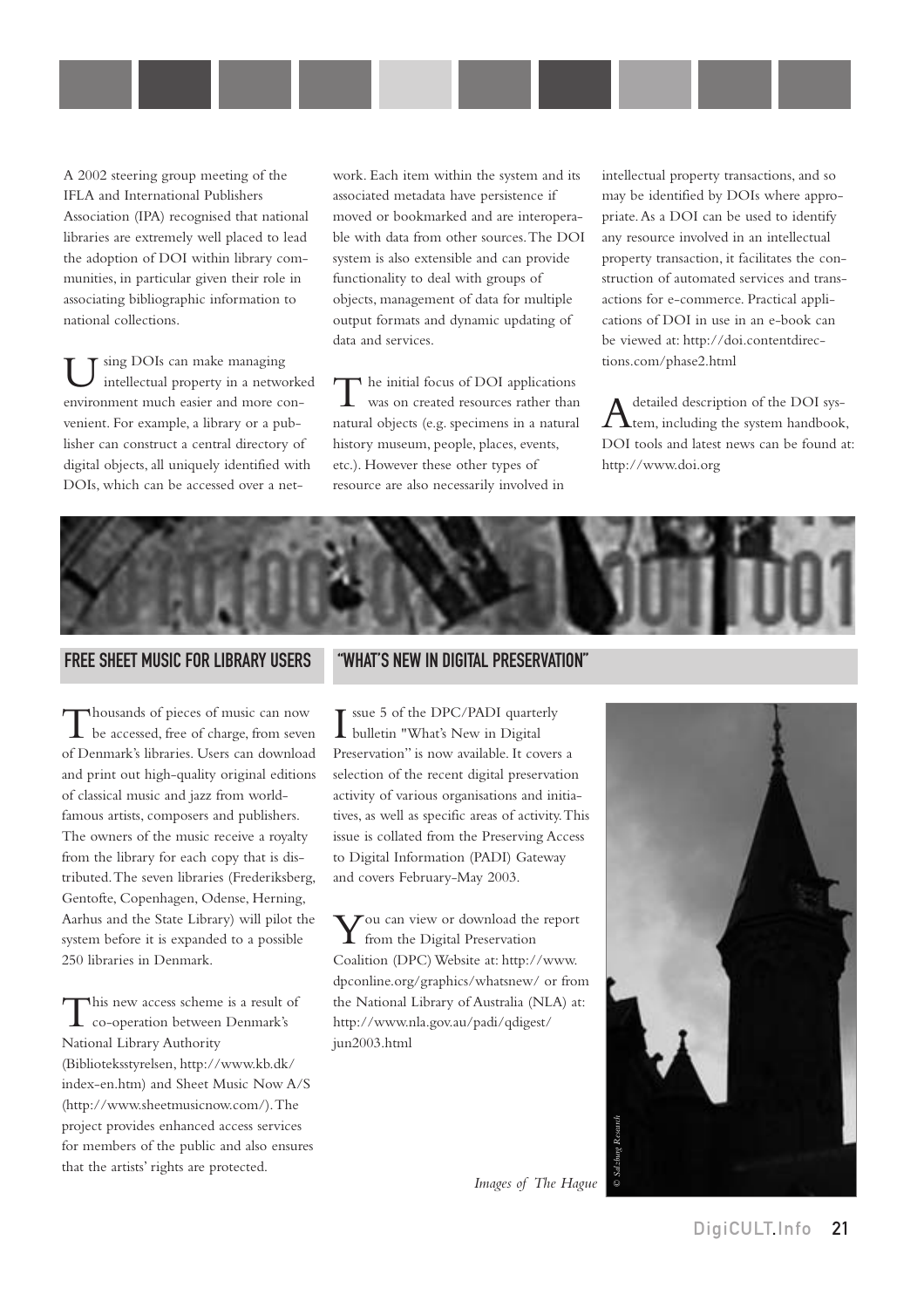# ECONOMIC AND SOCIAL DATA SERVICE (ESDS)

The Economic and Social Data Service (ESDS, [http://www.esds.](http://www.esds.ac.uk) ac.uk/) is a new national data archiving and dissemination service which came into operation in January 2003. It is a jointly funded initiative sponsored by the Economic and Social Research Council (ESRC) and the Joint Information Systems Committee (JISC).The ESDS has been established as a distributed service, bringing together the following centres of expertise in data creation, preservation and use:

- UK Data Archive (UKDA), University of Essex [\(http://www.data-archive.ac.uk/\)](http://www.data-archive.ac.uk/)
- Institute for Social and Economic Research (ISER), University of Essex [\(http://www.iser.essex.ac.uk/\)](http://www.iser.essex.ac.uk/)
- Manchester Information and Associated Services (MIMAS), University of Manchester ([http://www.mimas.ac.uk/\)](http://www.mimas.ac.uk/)
- Cathie Marsh Centre for Census and Survey Research (CCSR), University of Manchester [\(http://www.ccsr.ac.uk/\)](http://www.ccsr.ac.uk/)

ESDS provides preservation, dissemination, user support and training for an extensive range of key economic and social data, both quantitative and qualitative, spanning many disciplines and themes. ESDS comprises a number of 'specialist' data services that offer enhanced support for the secondary use of data across the research, learning and teaching communities:

#### ESDS MANAGEMENT

The overall direction and management for the ESDS is the responsibility of the UKDA, aiming to provide consistency and standards across the service. It has a broad strategic role, relating to a variety of stakeholders concerned with the supply,

funding and use of social science data, and creates a coherent publicity, promotion and out-reach strategy for the whole service. The key deliverables include a universal portal to help discover and locate social and economic data resources; a central registration service operating across the ESDS; a 'first-stop' help desk service; and a coherent and flexible collections development policy.

#### ESDS ACCESS AND PRESERVATION

This service represents the core of the<br>ESDS and focuses on the central activities of data acquisition, processing, preservation and dissemination.The key services to be provided are a collections development strategy working to identify and acquire a range of data from across the social sciences; ingest activities including adding value to data and documentation, creating metadata, negotiating appropriate rights management frameworks and preparing data for preservation and dissemination purposes; a flexible data dissemination service; and long-term preservation and collections management for all datasets acquired across ESDS.

#### ESDS GOVERNMENT

Large-scale government surveys, such as the General Household Survey and the Labour Force Survey, are key data resources for social science researchers. ESDS Government, led by the CCSR, aims to promote and facilitate increased and more effective use of these surveys in research, learning and teaching.This will include methodological guides, short courses and support for key statistical packages.The service will work closely

with ONS, other data producers and users to maximise the synergy between these groups. Data will be made available via the UKDA Web-based download system and the Nesstar system for online browsing and visualisation of the data.

#### ESDS INTERNATIONAL

ESDS International, led by MIMAS, provides access to, and support for, a range of international datasets – both macro and micro sources. Key services include Web-based access to regularly updated macro-economic time series datasets produced by organisations such as OECD (Organisation for Economic Co-operation and Development) and IMF (International Monetary Fund); helping users to locate and acquire international micro-level datasets, such as Eurobarometer or ISSP (International Social Survey Programme); and the provision of end-user training, a range of Web-based support and a dedicated help desk.

#### ESDS QUALIDATA

ESDS Qualidata provides access and support for a range of qualitative datasets.The new service builds on Qualidata's expertise and international reputation in this area, developed over the past eight years. It aims to create, and provide user support and training for, enhanced data and documentation resources for use in research, learning and teaching. Emphasis is being placed on creating more flexible access to digital qualitative data, via the UKDA Web-based download service and online browsing of data marked up using XML standards.The Edwardians Online project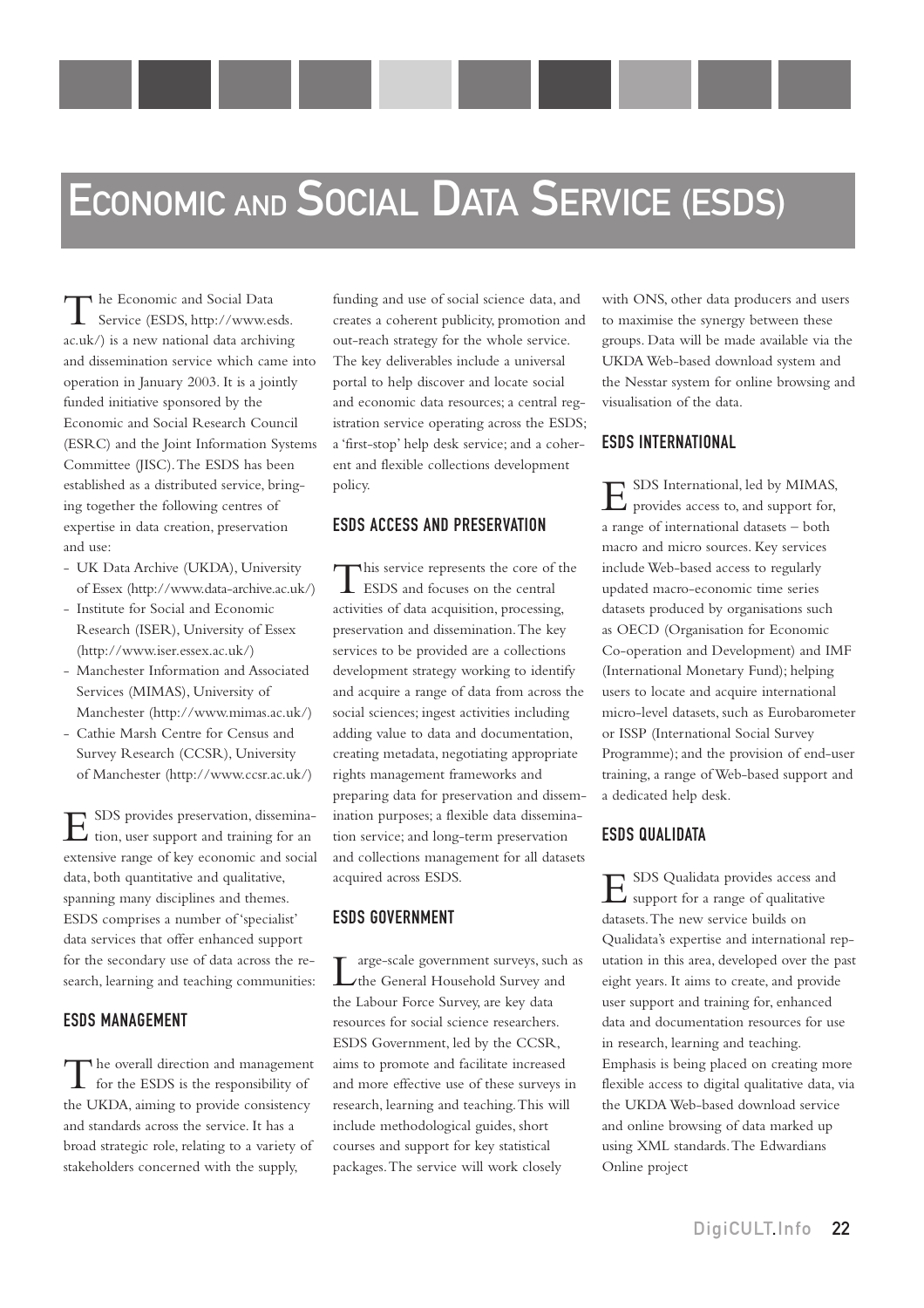

(http://www.qualidata.essex.ac.uk/edwardians/), which has developed an online multimedia demonstrator, represents the first phase of this work.

#### ESDS LONGITUDINAL

The work of ESDS Longitudinal will be undertaken jointly by the UKDA

and ISER. ISER includes the ESRCfunded UK Longitudinal Studies Centre (ULSC).The service aims to provide valueadded data enhancements, user support and training for key longitudinal data collections including the British Cohort Study (BCS70), the British Household Panel Survey (BHPS), the Millennium Cohort Study (MCS) and the National Child

Development Survey (NCDS).The service will create additional derived variables, enhanced data and documentation stan dards across all studies, and improve information on weighting, missing data, and statistical adjustments. Online access to data, data samplers and documentation is also planned to facilitate the exploration, matching and subsetting of data.



# THE YLE DIGITAL SOUND ARCHIVE

**Yleisradio (YLE) is Finland's national public service broadcasting company. It is among the first broadcasters to face the challenge of creating a digital archive from radio broadcast material.YLE has now adopted a full digital radio archive solution where the digitised material can be located, listened to and transferred to the user by browser-based technology. Jouni Frilander, Pekka Gronow, Petri Home, Markku Petäjä, Pekka Salosaari and Lasse Vihonen describe some of the issues and challenges that faced them when designing and creating this digital sound archive.**

#### THE PROBLEM

For more than half a decade, most broadcasting companies have recognised the need to archive some of their

productions.The most obvious motive for this was the need to use old broadcasts or parts of them again at a later date, but there has also been recognition of the intrinsic value of broadcasts and the need to preserve them as part of cultural history.

 $\Gamma$  or those of us who work in broad-<br>casting, all this is well known, but it is useful to describe the established practice for those who come from other fields of archiving. Radio and television programmes were usually produced on audio or videotape before transmission.After transmission, it was easy to keep the tape reels in storage. In the same manner,broadcasting companies also acquired large collections of recorded music.

ost broadcasters kept card catalogues Lof their archival tapes, stored with the tape number and some additional information. In the simplest case, the cards

were filed alphabetically according to the programme title or the name of the producer. In more elaborate systems, there were multiple cards, which permitted searches by programme title, name, tape, and some additional criteria. In the 1980s, the YLE radio archive had a catalogue consisting of more than a hundred thousand such file cards.

 $A$ <sup>t this stage, fortunately, computers came along to help us. Instead of file</sup> cards, the information could now be typed into a database. It was now easier to search for information, and if the computer was put on a network, anybody working for the company could search the catalogue. The computerised catalogue was initially used only for new productions, but gradually we were even able to convert our old card catalogue into database form.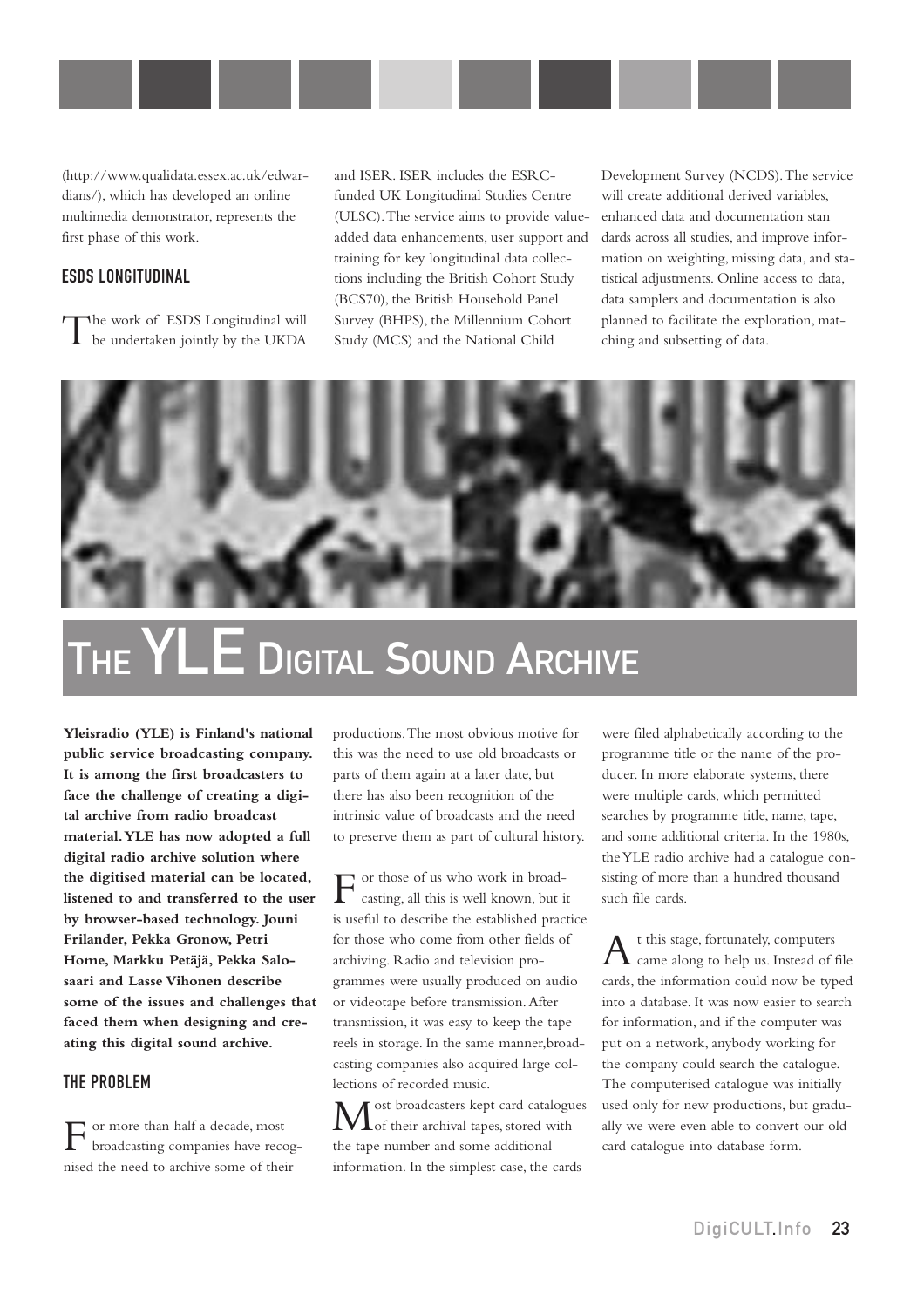ith the computerised catalogue, we could have managed for a long time, if there had not been the problem inherent in our archival medium: magnetic tape. Professional-quality audiotape has a maximum life expectancy of about 50 years, in practice often less. By the 1990s we had an increasing number of old tapes approaching the end of their lifetimes. These tapes had to be copied onto a new medium if they were to be saved.

From an archival point of view, the eas-iest solution would have been to copy them onto a new analogue tape.Although analogue copying always results in a loss of sound quality, with professional equipment the loss is so small that acceptable standards could have been maintained for a few hundred years more with analogue tape, just by copying our archives every 50 years.

However, digital recording technology was introduced at this time. It was so much cheaper, and in some respects better, than the old technology that analogue tape more or less disappeared within a period of 5 to 10 years. Suddenly all radio production was done on digital media such as DAT tape, recordable compact discs and minidisks.At YLE, we do not even have analogue tape recorders in our studios any more, therefore we have to copy all archival tapes onto new media when they are used in broadcasts.

In many ways, the 1990s were a night-<br>mare for the radio archivist. It was soon n many ways, the 1990s were a nightdiscovered that the new digital carriers were not reliable archival media.Although they could, under ideal conditions, preserve high-quality sound for a long time, their preservation demanded such a high degree of quality control that we found it impossible to maintain.And although a digital copy is in theory identical to the original, this does not help much if your DAT or CD player is unable to reproduce the original. But there was little that could be

done.At the YLE radio archives we have today more than 50,000 digital sound carriers of various types (not including commercial CDs) from the 1990s, and they cause us more problems than our old analogue tapes.

 $\mathbf{B}^\text{y}$  the mid-1990s, these digital carriers were gradually replaced by 'tapeless recording', recording onto computer hard disc.This was introduced with the development of computer-assisted radio (CAR), where programme planning, production and transmission were integrated. However, CAR systems had very limited archiving capacity.To preserve the programmes permanently, we had to copy the sound files on CDs or DATs and retype the content information to our database. This was obviously not economical. Something had to be done.

#### THE PROBLEM IN BRIEF

- 250,000 deteriorating analogue tapes
- 50,000 unstable digital carriers (DAT, CDR, MD)
- 'Tapeless recording', born-digital sound files

#### **The solution**

The main goals of our planned archive system were:

- the possibility of archiving 'born-digital' material directly from production systems (CAR systems), and using metadata created in the production process as the basis of the catalogue database;
- the digitisation of existing sound carriers;
- to make the archives available online to all producers in the company and improve the service and effectiveness of the archives;
- permanent storage ('forever').

 $\mathbf{V}$  T hen we started studying new archival solutions in the mid-1990s, we considered various options. One option was to use giant CD juke boxes, which had the advantage that they could be used for normal music CDs as well as CDRs. Soon, however, we concluded that in the long run the only feasible alternative would be a digital mass storage device – in practice, a tape robot.The original 'production quality' sound would be stored on the tape robot and the system would automatically create a bit-reduced 'listening copy' of all sound files for quick browsing.

 $\mathcal T$  e also decided that the system should be able to handle all of the audio formats used in our company.All programmes are archived in the format in which they are created, but the system will create conversions required by various users.

 $A$ <sup>t this stage we had to decide what  $\omega$  wanted</sup> our system to do.We wanted to integrate the digital archive into our existing catalogue database, which had been recently revised and we were fairly satisfied with it. This was a critical decision, because we found out that in practice this excluded certain potential suppliers who wanted to sell us their own database model as part of their archive solution. Using the existing database would guarantee that we could keep information about the old analogue collection in the same system as new digital material and effectively control the digitisation process.

#### THE SOLUTION IN BRIEF

- Tape robot (digital mass storage) with 100 TB capacity
- Integrated with existing catalogue databases (RARK, FONO)
- All sound files duplicated (archival copy and browsing copy)

I t was equally important to decide what the archive system should not do. The the archive system should not do.The system was not planned for the capturing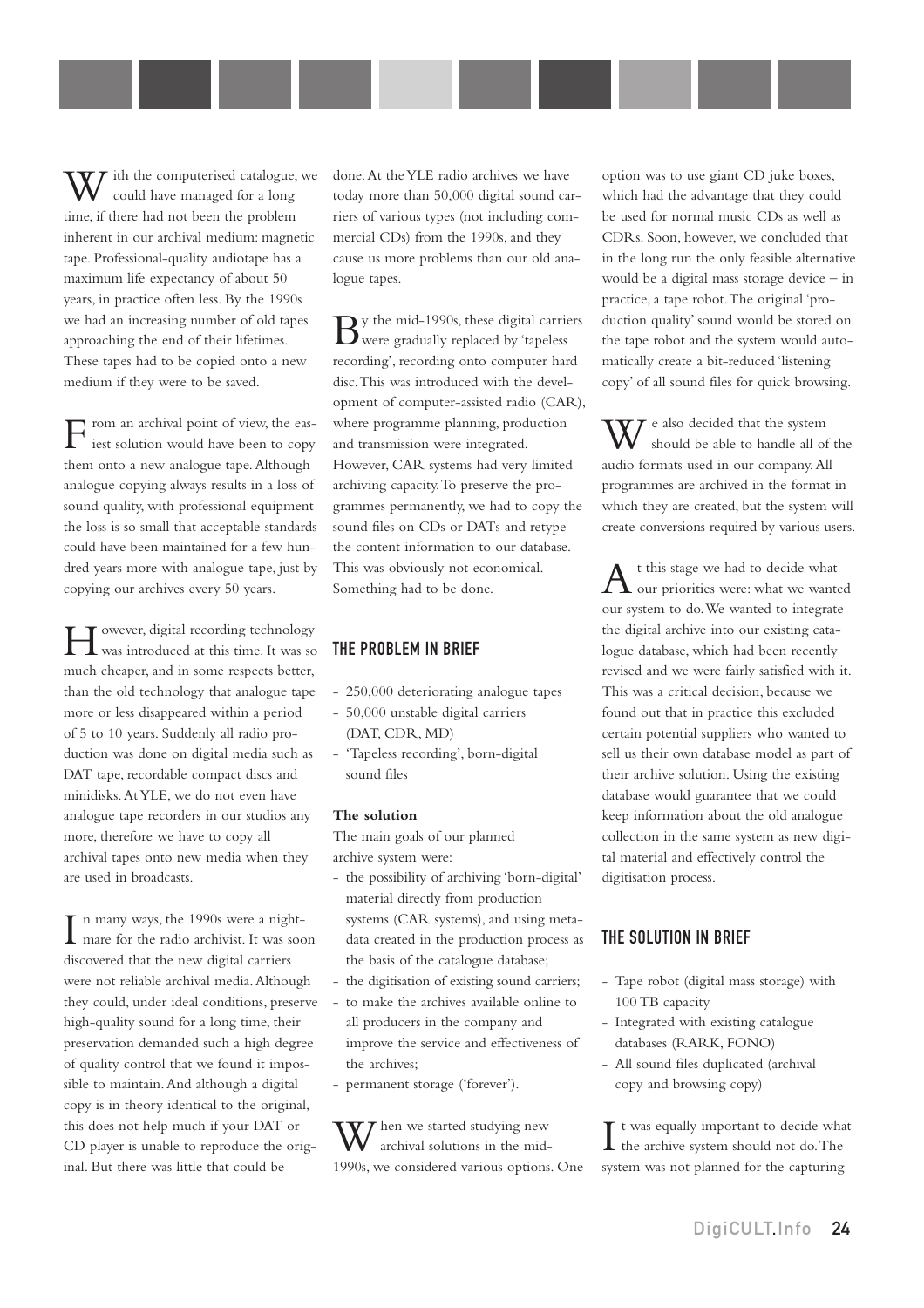of broadcasts off-air. Neither was it designed to support on-air broadcasting. Before archival materials could go on air, they would first have to be moved to a CAR system. It was also decided that the archive would not be used for temporary storage.All materials that go into the archive will, in principle, stay there forever. The link to the existing catalogue meant that the system does not support the digitisation of uncatalogued material. It cannot – at present at least – be accessed outside our Wide Area Network.

#### THE USER'S VIEWPOINT

From the user's viewpoint, the digital<br>archive is not much different from the old catalogue database, which already has more than a thousand users within our company.The users approach the archive through BRS-SEARCH, a Web-browser based user interface.They can search all of the items in the database, or digitised material only.

 $\overline{U}$  e also had to consider files with complex relationships. How, for instance, should we handle multi-part musical works? In classical music, symphonies and sonatas typically consist of three or four parts. Should we handle sonatas as one sound file, or as three or four sound files? We chose a solution that allows us to use both approaches: the user can retrieve the whole work or one part only.The same principle is applied to news broadcasts which are treated hierarchically as 'multi-part works', allowing the user to retrieve the whole programme or just one story.

In principle, it would also be possible to index other radio programmes in great  $\mathbf T$  n principle, it would also be possible to detail, so that the user could go directly to a specific part of the programme. However, this would demand a detailed documentation of the contents.We do not have the capacity for this. Instead we have built a

feature which allows users to listen to the complete programme and mark those parts that they need. Instead of ordering a large file consisting of, say, half an hour of linear sound, the user gets only the three-minute part that he wants.

#### SYSTEM FUNCTIONS

- Access through search and retrieval system.
- User can search digital and/or analogue materials.
- Browsing-quality sound streamed to all users – production-quality files take longer.
- Format conversion on demand.
- Special features: pre-selection of excerpts, support for multi-part works.

#### SYSTEM COMPONENTS

The metadata management system contains descriptive information on the material (title, authors, performers, duration etc.) and also technical metadata. Each item is assigned a unique ID that is used when creating names for individual audio files, then, during the last stage of the process, the audio files are imported to the digital audio archive system and linked to the related metadata.

 $A$ <sup>ll audio files that are stored in the</sup><br>archive are controlled by an essence management system which processes the files and also optimises access time by caching the most recently stored or retrieved files within the online storage.All pre-listening copies are kept online for fast access time.

The search and retrieval system has a database structure, which can grant access rights for different user groups: text data search (open to all users), access to pre-listening quality material (open to a restricted group of users) and access to production quality material (open to a restricted group of users).

#### ARCHIVING DIGITAL PRODUCTION

Most YLE radio programmes today are created in various CAR (computer-assisted radio) systems that integrate planning, text and sound editing, transmission, and reporting to various collecting societies. If a programme is going to be preserved in the archive after transmission, ideally it should be possible to move the sound files and the accompanying metadata online to the archival system.

I n theory, this should be simple, as everything is already in a digital format. In practice, this proved to be the most difficult part of the archival system due to differences between and changes in the CAR systems.

However, parts of the system already function and the general principle is simple.The decision to archive a programme is made by its producer.After the programme has been transmitted, the producer commands the CAR system to send it to the archive. Metadata such as title, content description, duration, and names of participating individuals are converted into XML files and sent to the catalogue database.At the same time, the sound file is sent to the digital mass storage.The archive system links the sound file to the metadata, creates a bit-reduced pre-listening version of the sound file and tells the BRS SEARCH user interface that the programme can now be found in the archive. When the system is complete, the archive will monitor all incoming programmes on a daily basis, and the accompanying metadata will be checked.Typing errors will be corrected, personal names will be subject to authority control, and subject headings added. It is also expected that archivists will give feedback to producers on the quality of metadata received.

Today,YLE transmits about 200,000 hours of radio programmes every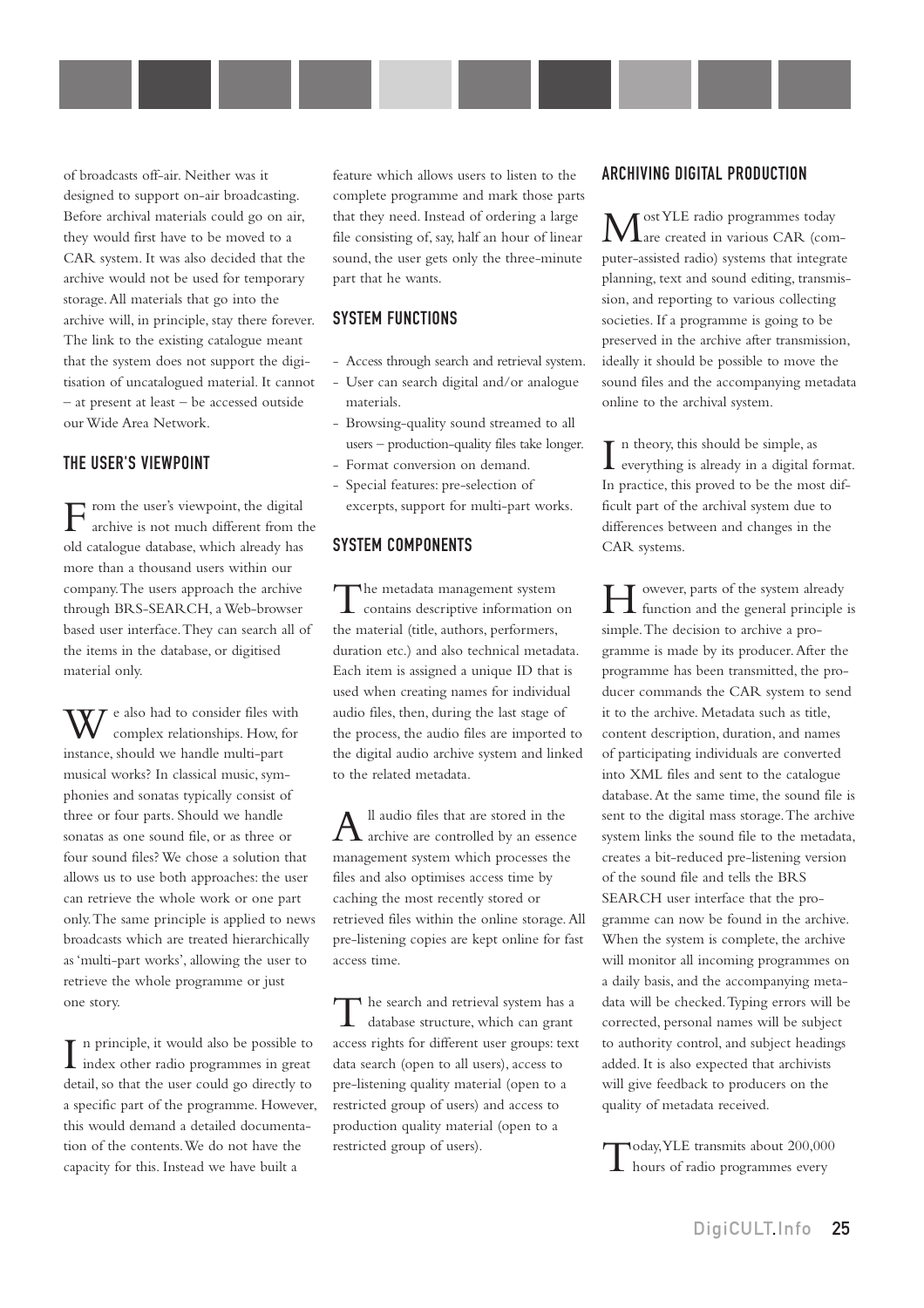year. Originally, we planned to preserve about 5% of them permanently, although changes in programming schedules and the addition of another radio station mean that we may have to revise our plans.

#### DIGITISING ANALOGUE MATERIALS (AND CDS)

 $A$ <sup>s</sup> we have mentioned, there are about  $\Delta$  600,000 radio programmes and commercial sound recordings in the YLE archives. Moving these collections into a digital archive involves both philosophical and technical problems. From the practical viewpoint, each format presents a different set of problems. From the philosophical viewpoint, radio programmes and commercial discs are quite different.

The YLE record library has about 300,000 different records (many in duplicate) in various formats.Altogether these records contain at least 1.5 million 'tracks'.These items are not unique, that is other copies exist.

Last year YLE broadcast more than 800,000 pieces of music. If we study the frequency of radio plays, we will find that a relatively small number of 'evergreens' and 'hits' are used daily or weekly. The most popular titles in our library were broadcast more than 500 times last year. There is a much larger number of records which were played several times, and more than 100,000 titles which were played once only. On the other hand, 1.4 million tracks in our library were not used at all last year, although they may be used in the future.

For the convenience of our producers, we will naturally attempt to store the most popular titles in the digital archive so that they are always available. If a title will be played only once, and it is available on a CD, it will be much more economical to use the original CD.Therefore, for seldomused material, digitisation is only necessary if the title is available only on vinyl or shellac.

t the moment we are concentrating on the music we estimate will be most frequently used in broadcasts. Most of this music, even if it is older, is already available on CD. Hence we have concentrated our efforts on converting the most important part of our CD collection to the digital archive, and we are happy to report that we have developed a method that is, in our opinion, well integrated into our cataloguing process.The digitisation of vinyl and shellac records will have to wait.



#### RECORDED MUSIC IN THE DIGITAL ARCHIVE

- Only the most frequently used records need to be digitised.
- Emphasis on old and new material already on CD (and music produced and owned by YLE).
- Vinyl and shellac digitised on demand, restoration if required.

#### **'Back catalogue'**

- Today there are 40,000 tracks in the digital archive.
- We intend to 'digitise' 40,000 additional old tracks.

#### **New acquisitions**

- Each year we buy 6000 new CDs  $(= 50,000$  tracks).
- We plan to 'digitise' 10,000 new tracks (20%).

requiring music from CDs and moving it into the digital archive is quite simple; unfortunately, it does not work with copy-protected CDs. Unlike recorded music, practically all the radio programmes in the archive are unique in the sense that there are no copies of them in other collections. If we do not take care of them, they may be lost forever.Yet it is clear that it is possible and necessary to make priorities within the 300,000 tapes in our collection.

#### THE RADIO ARCHIVE IN BRIEF

- Around 300,000 radio programmes.
- Unique material: if we do not save them, they will be lost.
- Huge quantity makes selection and prioritisation necessary.

#### **1.The archival collection**

- 15,343 selected programmes from 1935-1970, detailed documentation, copied on new stock .
- **2.The music collection**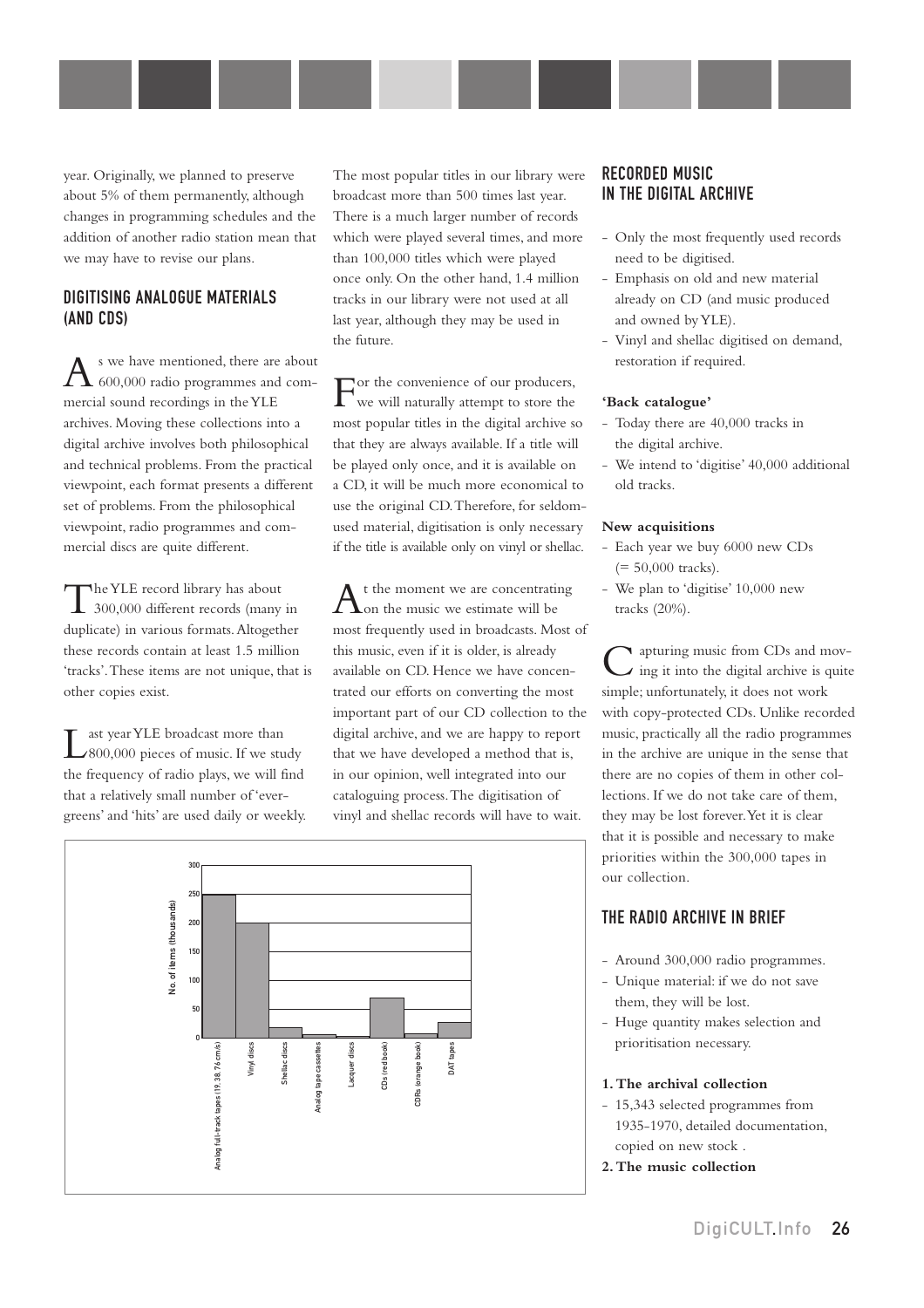

- 10,000 musical performances owned byYLE (Radio Symphony Orchestra etc., 1950-2000).
- Detailed documentation.
- **3.The working collection**

Unselected material with minimal documentation

- 1950-1954: 218
- 1955-1959: 2666
- 1960-1964: 3802
- 1965-1970: 15,329
- $1971 2002$ : c. 200,000

#### **4. Digital carriers: DAT, CDR etc.**

Since 1961 the radio archive has selectded valuable programmes and inserts for a special archival collection.The tapes have been copied onto new archival-quality stock and documented in detail.This collection today consists of about 12,000 analogue and a number of digital tapes, with a total of 40,000 programmes or inserts, dating from 1935 to 2000.When we installed our first capturing station, Quadriga (<http://www.quadriga.com/home.htm>), a year and a half ago, we decided to start with this archival collection, and to date we have digitised 4700 tapes in numerical order.We expect to finish the task by 2005.

The archive also has a large collection<br>of music productions, many of them featuring the Finnish Radio Symphony Orchestra. Many of them have already

been transferred onto CDR, but there are still about 10,000 analogue tapes, each containing one piece of music.We shall soon start digitising this collection with Quadriga as well.

The radio archive also has a huge col-lection of so-called working tapes, the earliest dating from 1950.This collection consists of about 250,000 analogue tapes and about 50,000 digital carriers.We recently acquired a NOA capturing station (NOA Audio Solutions, <http://www.noa.at/>), which will be used

to digitise this collection.

#### RADIO ARCHIVE DIGITISATION PLAN IN BRIEF

#### **The first stage:**

- Digitise 15,343 tapes in archival collection with Quadriga or NOA (4700 already digitised).
- Digitise 10,000 tapes in music collection with Quadriga.
- Digitise 6468 collection tapes from 1950-64 with NOA.
- Other materials digitised on demand.

The oldest tapes are clearly approach-ing the end of their life-cycle, and if they are to be preserved, they have to be digitised soon.We still need to study the condition of the tapes more closely, but we feel that all tapes recorded before around 1965 belong to the endangered group, and we have decided to digitise all of them as soon as possible. More recent tapes would seem to have at least ten years of lifetime left. Fortunately, our engineering department always insisted on using expensive, high-quality BASF and AGFA tapes, so we do not have the problems with decaying tapes from the 1970s that are so common in American archives.The number of tapes dating physically from 1965 or earlier is only about 7000, so the task is limited, but on the other hand many tapes suffer from a number of problems: bad splices, unusual speeds such as 76 cm etc., in addition to the generally declining quality of the tapes. This will inevitably slow the process down.

This still leaves us with more than<br>200,000 tapes to digitise, dating from 1966 to 2000. Of course we would like to start with the tapes most likely to be used in broadcasts. Most of our 'greatest hits', such as war documentaries, have already been moved into the archival collection and will be digitised in that group. However, it is clear that we will also need other important programmes such as interviews with important statesmen and great moments in sport.As an experiment, we have already digitised all news commentaries from 1993. If there seems to be a demand for material from 'ten years ago', we will continue with the years 1994, 1995 and so on. But how do we continue from there? This is a question which we intend to put to all our producers as soon as the digital archive has been up and running long enough for them to begin to have some idea of the system's possibilities. Here again we should be prepared for changes in demand. If digital radio starts growing as predicted, we are likely to see the creation of new, specialised radio channels such as a sports channel which could feature repeat broadcasts of past Olympic games, or a religious channel.We already have enough material for such channels.